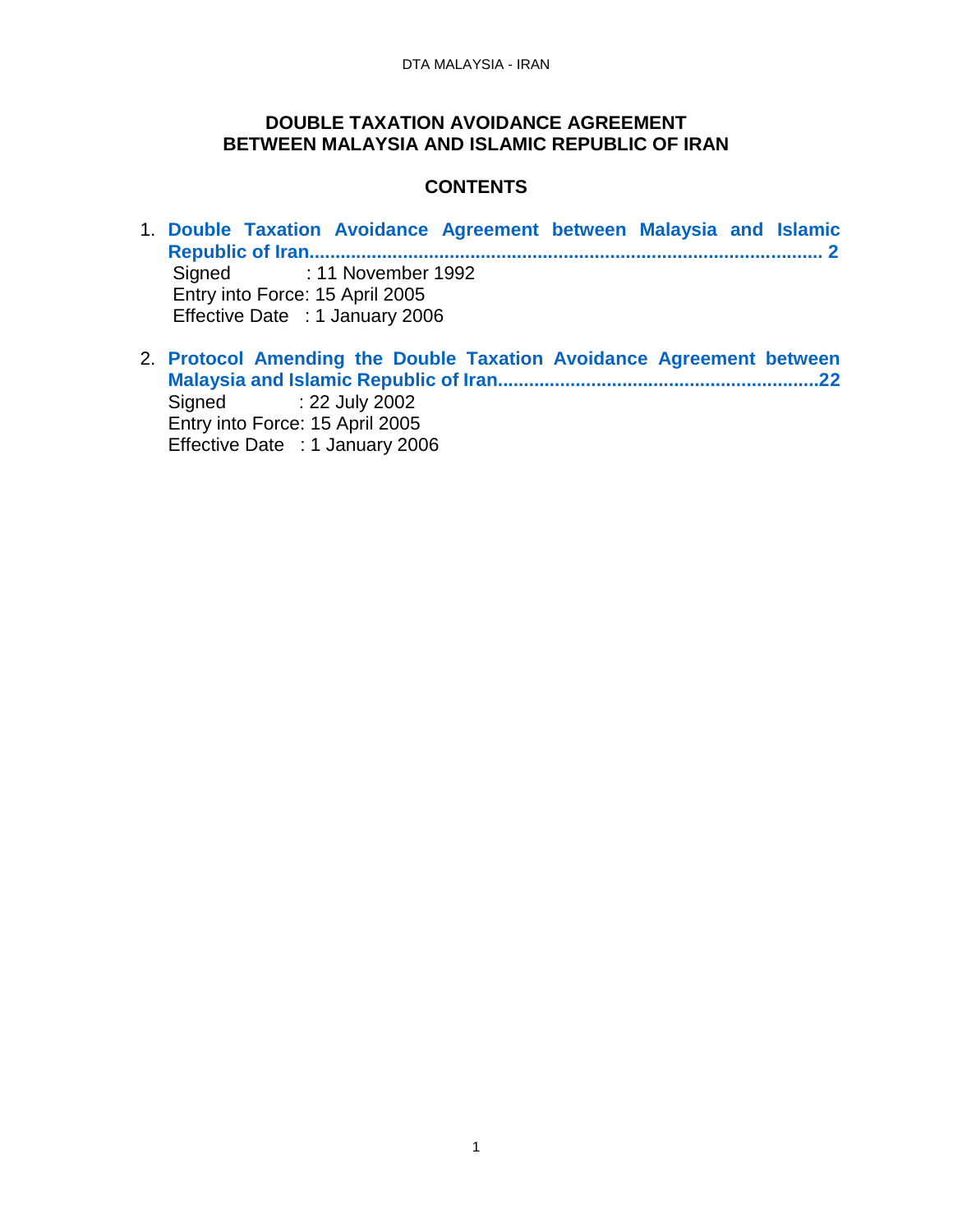<span id="page-1-0"></span>P.U. (A) 59 Signed : 11 November 1992. Entry into Force : 15 April 2005 Effective Date : 1 January 2006.

#### **AGREEMENT BETWEEN THE GOVERNMENT OF MALAYSIA AND THE** GOVERNMENT OF THE ISLAMIC REPUBLIC OF IRAN FOR THE **AVOIDANCE OF DOUBLE TAXATION AND THE PREVENTION OF FISCAL EVASION WITH RESPECT TO TAXES ON INCOME**

The Government of Malaysia and the Government of the Islamic Republic of Iran desiring to conclude an Agreement for the avoidance of double taxation and the prevention of fiscal evasion with respect to taxes on income, have agreed as follows:

#### **Article 1 PERSONAL SCOPE**

This Agreement shall apply to persons who are residents of one or both of the Contracting States.

# **Article 2 TAXES COVERED**

1. This Agreement shall apply to taxes on income and on capital imposed on behalf of a Contracting State or of its political subdivisions or local authorities, irrespective of the manner in which they are levied.

2. There shall be regarded as taxes on income and on capital all taxes imposed on total income, on total capital or on elements of income or of capital, including taxes on gains from the alienation of movable or immovable property, taxes on the total amounts of wages or salaries paid by enterprises, as well as taxes on capital appreciation.

3. The existing taxes which the Agreement shall apply are in particular:

- (a) in Malaysia:
	- (i) the income tax and excess profit tax;

(ii) the supplementary income tax, that is, development tax; and

(iii) the petroleum income tax;

(hereinafter referred to as "Malaysian tax"); and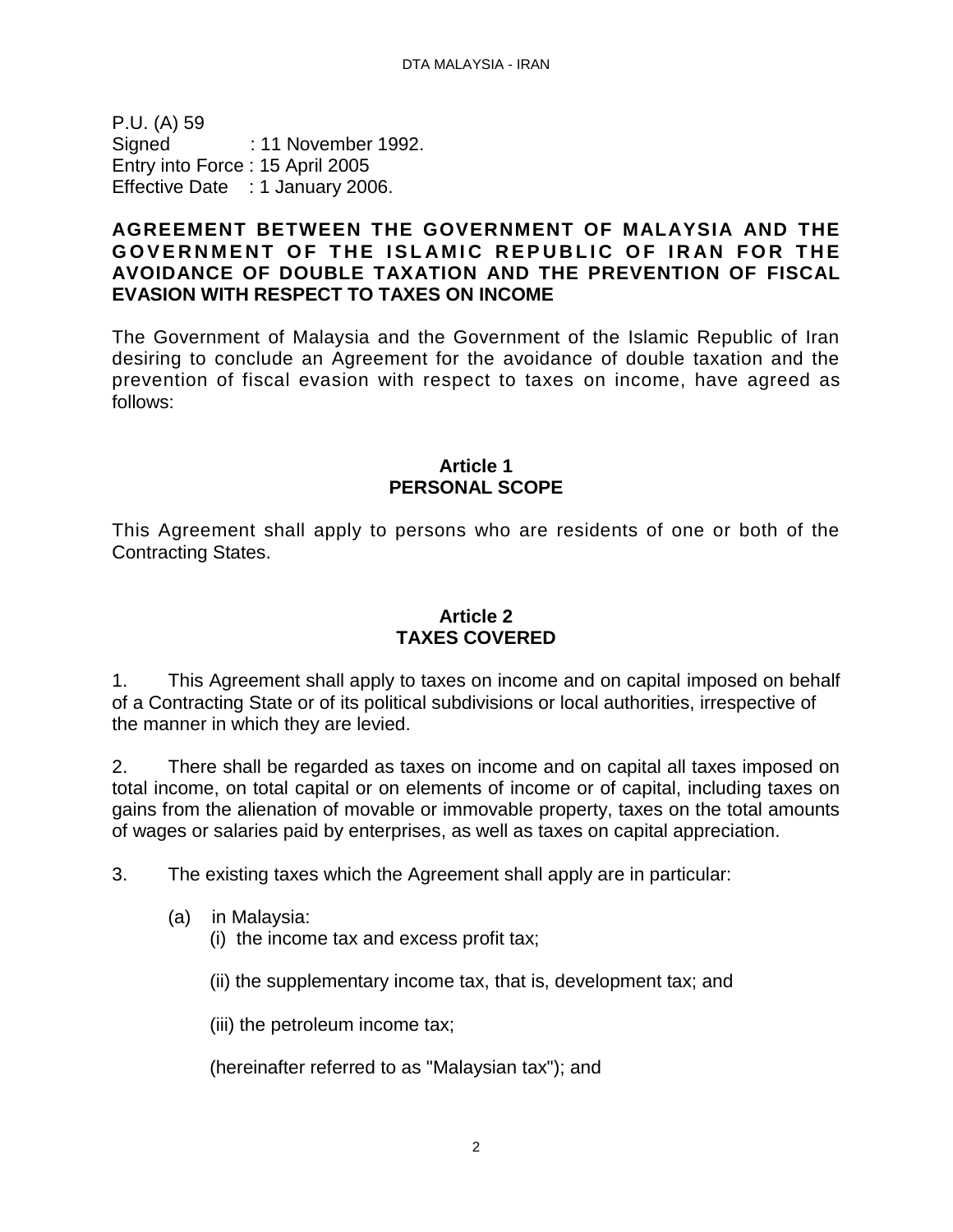- (b) in the Islamic Republic of Iran:
	- (i) the income tax; and
	- (ii) the property tax;

(hereinafter referred to as "the Islamic Republic of Iran direct tax").

4. This Agreement shall also apply to any identical or substantially similar taxes which are imposed after the date of signature of this Agreement in addition to, or in place of, the existing taxes. At the end of each year, the competent authorities of the Contracting States shall notify each other of changes which have been made in their respective taxation laws.

#### **Article 3 GENERAL DEFINITIONS**

- 1. In this Agreement, unless the context otherwise requires:
	- (a) the term "Malaysia" means the territories of the Federation of Malaysia, the territorial waters of Malaysia and the sea bed and subsoil of the territorial waters, and includes any area extending beyond the limits of the territorial waters of Malaysia, and the sea bed and subsoil of any such area, which has been or may hereafter be designated under the laws of Malaysia as in accordance with international law as an area over which Malaysia has sovereign rights for the purposes of exploring and exploiting the natural resources, whether living or non-living;
	- (b) the term "Islamic Republic of Iran" means the territories under the sovereignty of the Islamic Republic of Iran;
	- (c) the terms "a Contracting State" and "the other Contracting State" mean the Islamic Republic of Iran or Malaysia as the context requires;
	- (d) the term "person" includes an individual, a company and any other body of persons which is treated as a person for tax purposes;
	- (e) the term "company" means any body corporate or any entity which is treated as a body corporate for tax purposes;
	- (f) the terms "enterprise of a Contracting State" and "enterprise of the other Contracting State" mean respectively an enterprise carried on by a resident of a Contracting State and an enterprise carried on by a resident of the other Contracting State;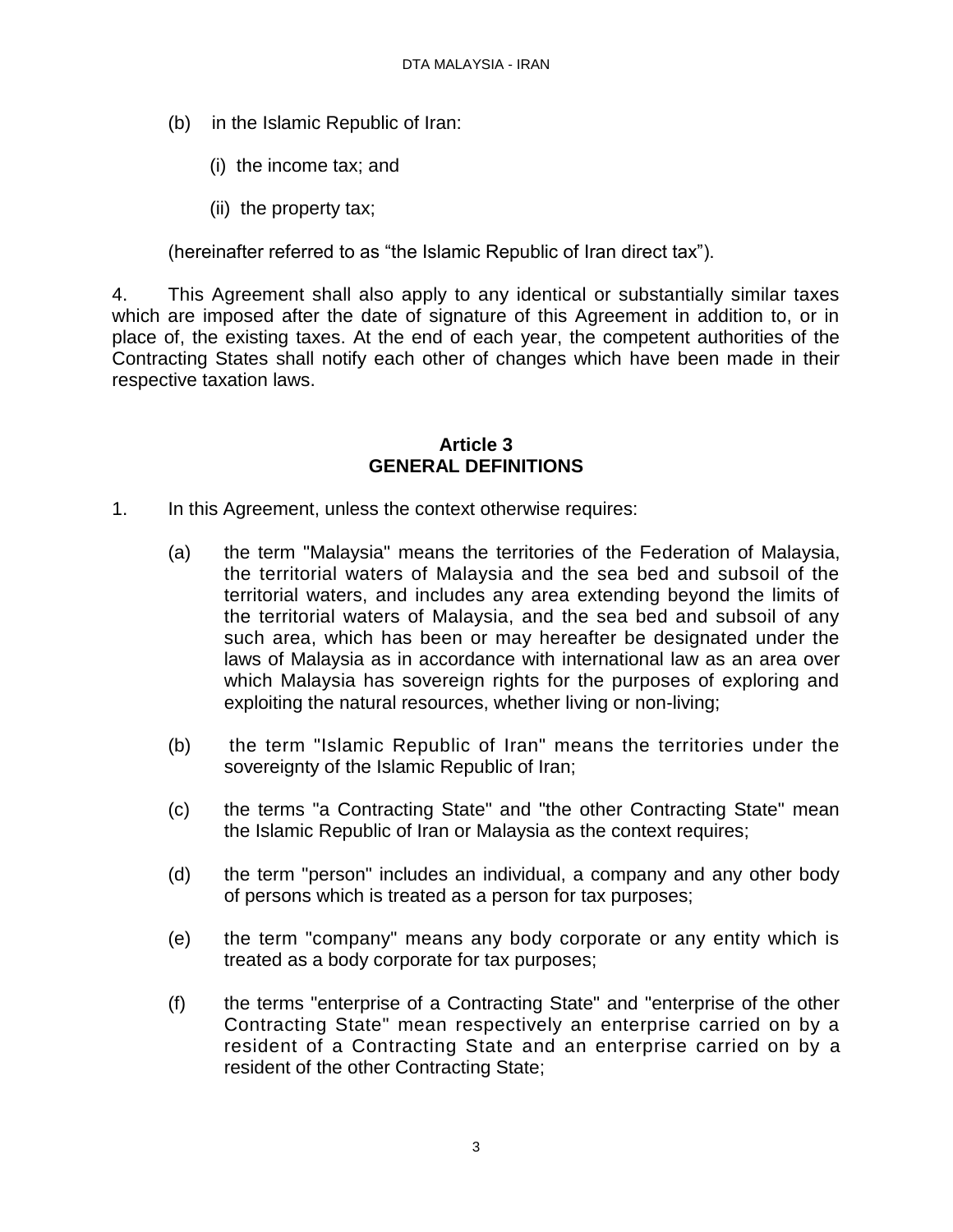- (g) the term "tax" means the Islamic Republic of Iran direct taxes or Malaysian tax as the context requires;
- (h) the term "national" means:
	- (i) any individual possessing the nationality or citizenship of a Contracting State;
	- (ii) any legal person, partnership, association and any other entity deriving its status as such from the laws in force in a Contracting State;
- (i) the term "international traffic" means any transport by a ship or aircraft operated by an enterprise of a Contracting State, except when the ship or aircraft is operated solely between places in the other Contracting State;
- (j) the term "competent authority" means;
	- (i) in the case of Malaysia, the Minister of Finance or his authorised representative;
	- (ii) in the case of the Islamic Republic of Iran, the Minister of the Economic Affairs and Finance or his authorised representative.

2. In the application of this Agreement by a Contracting State, any term not defined therein shall, unless the context otherwise requires, have the meaning which it has under the laws of that Contracting State concerning the taxes to which the Agreement applies.

#### **Article 4 RESIDENT**

1. For the purposes of this Agreement, the term "resident of a Contracting State" means any person who, under the laws of the State is liable to tax therein by reason of his domicile, residence, place of management or other criterion of a similar nature for the purpose of this Agreement.

2. Where by reason of the provisions of paragraph 1 an individual is a resident of both Contracting States, then his status shall be determined in accordance with the following rules:

(a) he shall be deemed to be a resident of the State in which he has a permanent home available to him. If he has a permanent home available to him in both States, he shall be deemed to be a resident of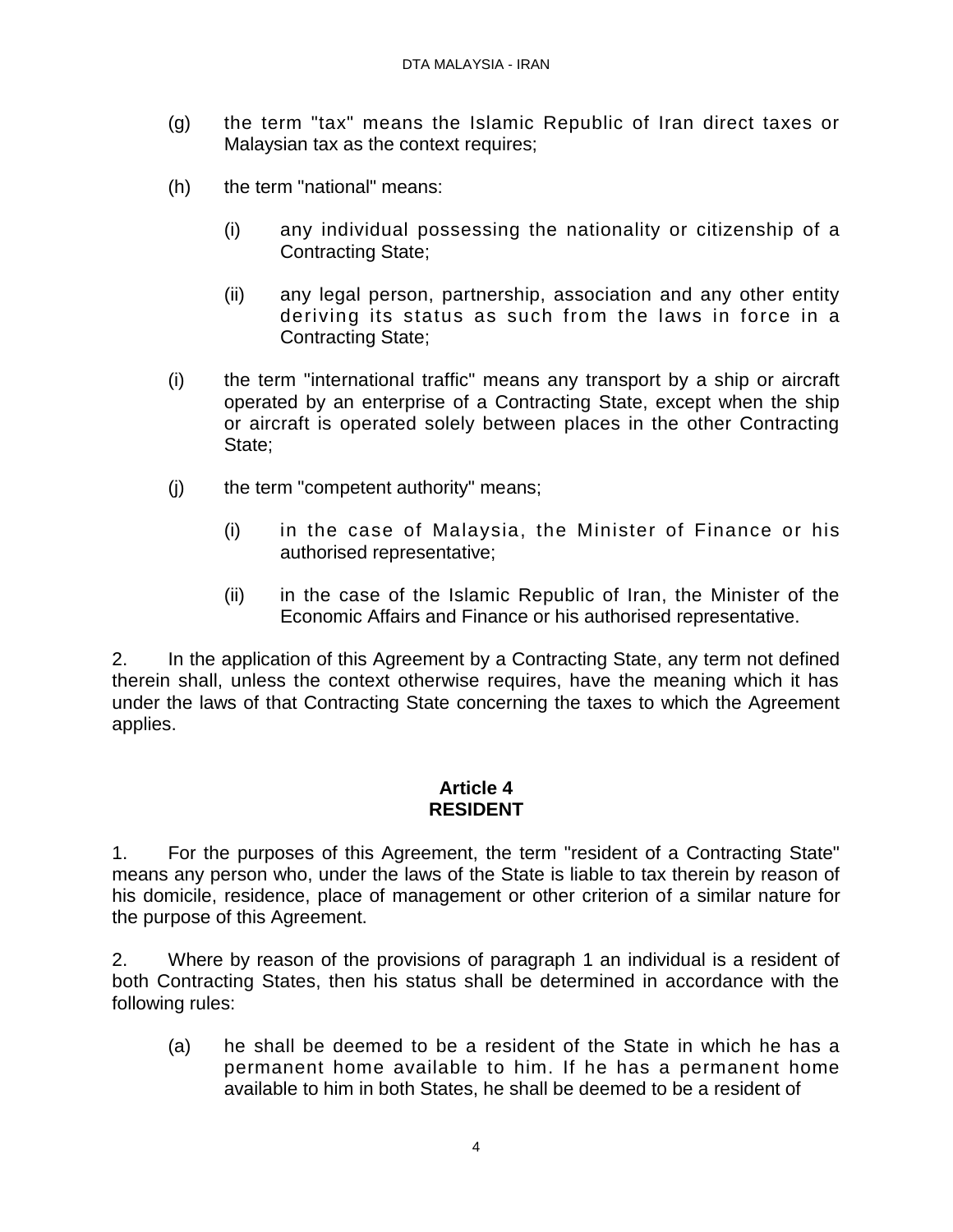the State with which his personal and economic relations are closer (centre of vital interests);

- (b) if the State in which he has centre of vital interests cannot be determined, or if he has not a permanent home available to him in either State, he shall be deemed to be a resident of the State in which he has an habitual abode;
- (c) if he has an habitual abode in both States or in neither of them, he shall be deemed to be a resident of the State of which he is a national;
- (d) if he is a national of both States or of neither of them, the competent authorities of the Contracting States shall settle the question by mutual agreement.

3. Where by reason of the provisions of paragraph 1 a person other than an individual is a resident of both Contracting States, then it shall be deemed to be a resident of the State in which its place of effective management is situated.

# **Article 5 PERMANENT ESTABLISHMENT**

1. For the purposes of this Agreement, the term "permanent establishment" means a fixed place of business through which the business of the enterprise is wholly or partly carried on.

- 2. The term "permanent establishment" shall include especially:
	- (a) a place of management;
	- (b) a branch;
	- (c) an office;
	- (d) a factory;
	- (e) a workshop;
	- (f) a mine, an oil or gas well, a quarry or any other place of extraction of natural resources including timber or other forest produce;
	- (g) a farm or plantation;
	- (h) a building site or construction, installation or assembly project which exists for more than 6 months.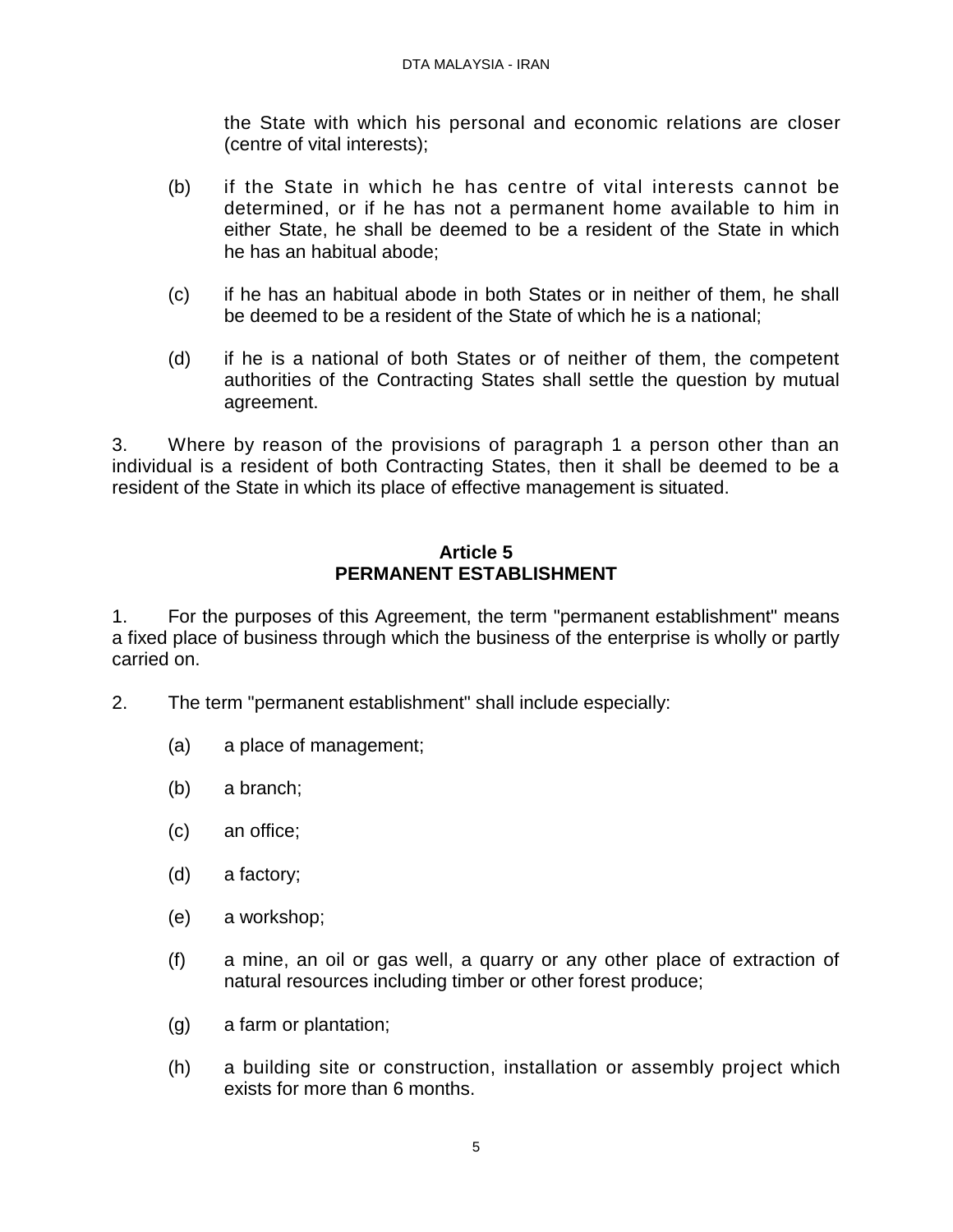- 3. The term "permanent establishment" shall be deemed not to include:
	- (a) the u se of facilities solely for the purpose of storage or display of goods or merchandise belonging to the enterprise;
	- (b) the maintenance of a stock of goods or merchandise belonging to the enterprise solely for the purpose of storage or display;
	- (c) the maintenance of a stock of goods or merchandise belonging to the enterprise solely for the purpose of processing by another enterprise;
	- (d) the maintenance of a fixed place of business solely for the purpose of purchasing goods or merchandise, or for collecting information, for the enterprise;
	- (e) the maintenance of a fixed place of business solely for the purpose of carrying on, for the enterprise, any other activity of a preparatory or auxiliary character.

4. An enterprise of a Contracting State shall be deemed to have a permanent establishment in the other Contracting State if it carries on supervisory activities in that other State for more than 12 months in connection with a construction, installation or assembly project which is being undertaken in that other State.

5. A person (other than a broker, general commission agent or any other agent of an independent status to whom paragraph 6 applies) acting in a Contracting State on behalf of an enterprise of the other Contracting State shall be deemed to be a permanent establishment in the first-mentioned State, if:

- (a) he has, and habitually exercises in the first-mentioned State, an authority to conclude contracts in the name of the enterprise, unless his activities are limited to the purchase of goods or merchandise for the enterprise;
- (b) he maintains in the first-mentioned State a stock of goods or merchandise belonging to the enterprise from which he regularly fills orders on behalf of the enterprise; or
- (c) he manufactures or processes in the first-mentioned State for the enterprise goods or merchandise belonging to the enterprise.

6. An enterprise of a Contracting State shall not be deemed to have a permanent establishment in the other Contracting State merely because it carries on business in that other State through a broker, general commission agent or any other agent of an independent status, where such persons are acting in the ordinary course of their business.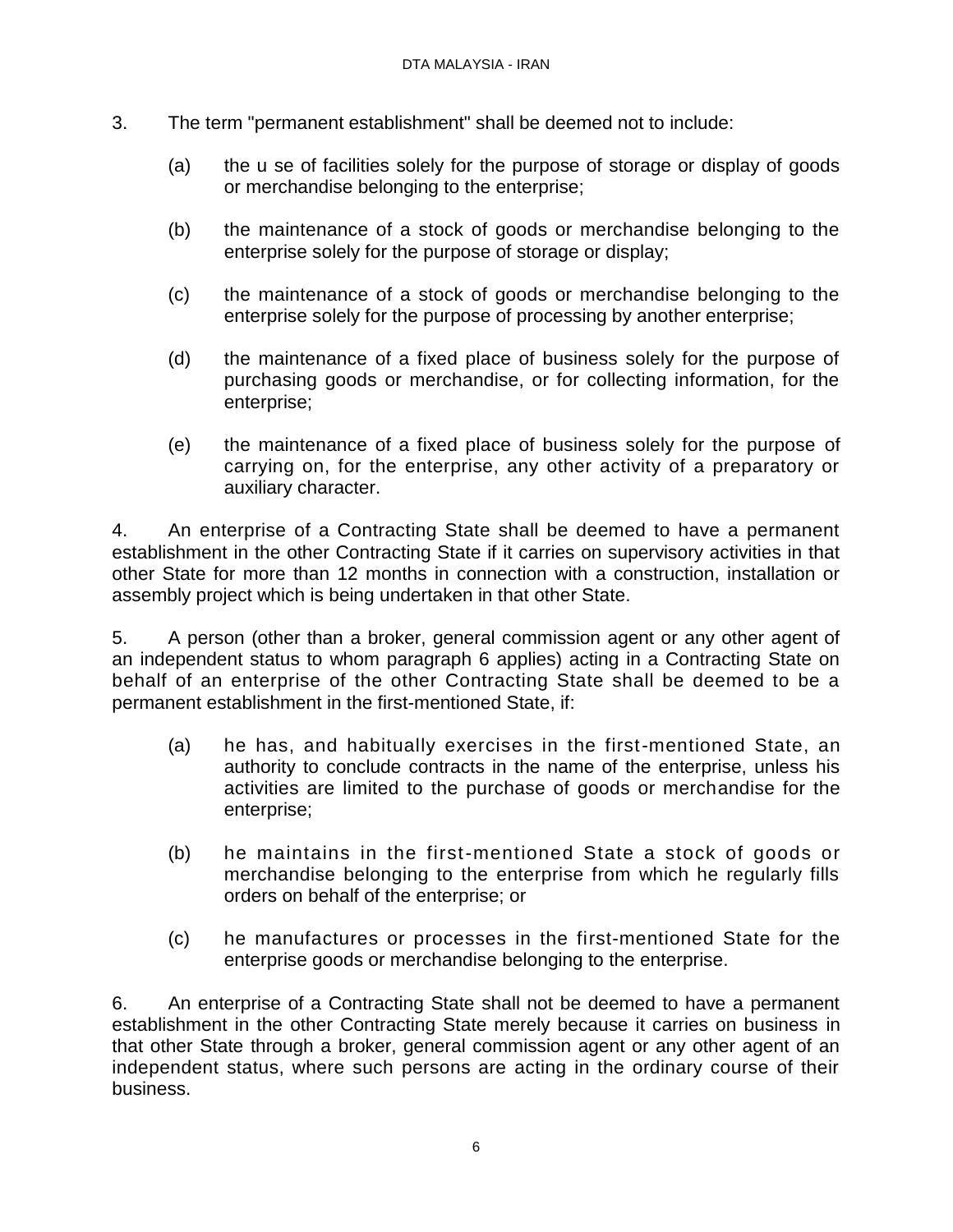However, when the activities of such an agent are devoted wholly or almost wholly on behalf of that enterprise, he shall not be considered an agent of an independent status if the transactions between the agent and the enterprise were not made under arm's length conditions.

7. The fact that a company which is a resident of a Contracting State controls or is controlled by a company which is a resident of the other Contracting State, or which carries on business in that other State (whether through a permanent establishment or otherwise), shall not of itself constitute either company a permanent establishment of the other.

#### **Article 6 INCOME FROM IMMOVABLE PROPERTY**

1. Income derived by a resident of a Contracting State from immovable property situated in the other Contracting State may be taxed in that other State.

2. For the purposes of this Agreement, the term "immovable property" shall be defined in accordance with the laws of the Contracting State in which the property in question is situated. The term shall in any case include property accessory to immovable property, livestock and equipment used in agriculture and forestry, rights to which the provisions of general law respecting landed property apply, usufruct of immovable property and rights to variable or fixed payments as consideration for the working of, or the right to work, mineral deposits, oil or gas wells, quarries and other places of extraction of natural resources including timber or other forest produce. Ships, boats and aircraft shall not be regarded as immovable property.

3. The provisions of paragraph 1 shall apply to income derived from the direct use, letting, or use in any other form of immovable property.

4. The provisions of paragraphs 1 and 3 shall apply also to the income from immovable property of an enterprise and to income from immovable property used for the performance of personal services.

# **Article 7 BUSINESS PROFITS**

1. The profits of an enterprise of a Contracting State shall be taxable only in that State unless the enterprise carries on business in the other Contracting State through a permanent establishment situated therein. If the enterprise carries on business as aforesaid, the profits of the enterprise may be taxed in the other State but only on so much thereof as is attributable to that permanent establishment.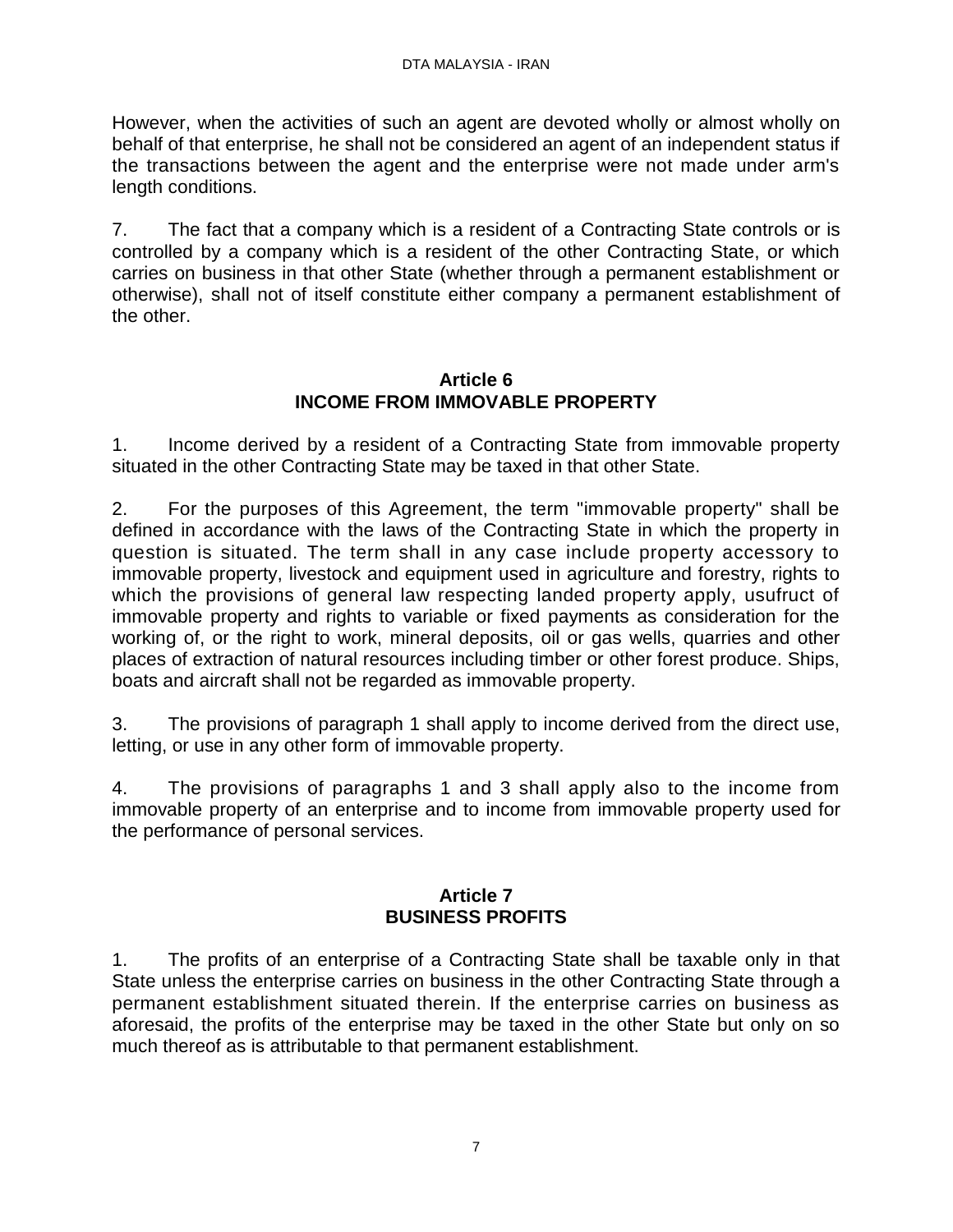2. Subject to the provisions of paragraph 3, where an enterprise of a Contracting State carries on business in the other Contracting State through a permanent establishment situated therein, there shall in each Contracting State be attributed to that permanent establishment the profits which it might be expected to make if it were a distinct and separate enterprise engaged in the same or similar activities under the same or similar conditions and dealing wholly independently with the enterprise of which it is a permanent establishment.

3. In determining the profits of a permanent establishment, there shall be allowed as deductions expenses including executive and general administrative expenses, which would be deductible if the permanent establishment were an independent enterprise, insofar as they are reasonably allocable to the permanent establishment, whether incurred in the State in which the permanent establishment is situated or elsewhere.

4. If the information available to the competent authority is inadequate to determine the profits to be attributed to the permanent establishment of an enterprise, nothing in this Article shall affect the application of any law of that State relating to the determination of the tax liability of a person by the exercise of a discretion or the making of an estimate by the competent authority, provided that the law shall be applied, so far as the information available to the competent authority permits, in accordance with the principle of this Article.

5. No profits shall be attributed to a permanent establishment by reason of the mere purchase by that permanent establishment of goods or merchandise for the enterprise.

6. For the purposes of the preceding paragraphs, the profits to be attributed to the permanent establishment shall be determined by the same method year by year unless there is good and sufficient reason to the contrary.

7. Where profits include items of income which are dealt with separately in other Articles of this Agreement, then the provisions of those Articles shall not be affected by the provisions of this Article.

# **Article 8 SHIPPING AND AIR TRANSPORT**

Profits derived by an enterprise of a Contracting State from the operation of ships or aircraft in international traffic shall be taxable only in that State.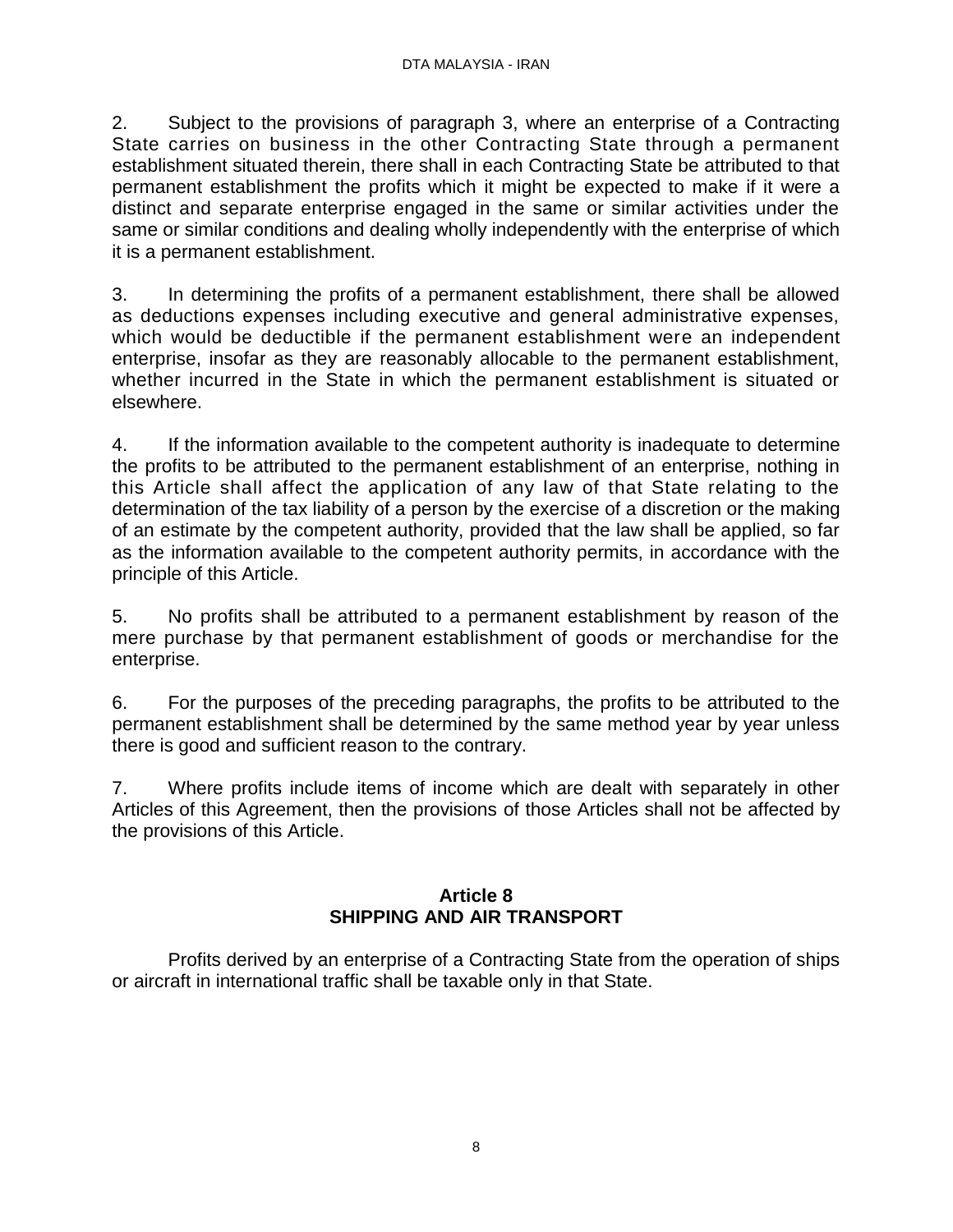#### **Article 9 ASSOCIATED ENTERPRISES**

Where:

- (a) an enterprise of a Contracting State participates directly or indirectly in the management, control or capital of an enterprise of the other Contracting State, or
- (b) the same persons participate directly or indirectly in the management, control or capital of an enterprise of a Contracting State and an enterprise of the other Contracting State,

and in either case conditions are made or imposed between the two enterprises in their commercial or financial relations which differ from those which would be made between independent enterprises, then any profits which would, but for those conditions, have accrued to one of the enterprises, but, by reason of those conditions, have not so accrued, may be included in the profits of that enterprise and taxed accordingly.

# **Article 10 DIVIDENDS**

1. Dividends paid by a company which is a resident of a Contracting State to a resident of the other Contracting State may be taxed in that other State.

2. Dividends paid by a company which is a resident of Islamic Republic of Iran to a resident of Malaysia may be taxed in the Islamic Republic of Iran in accordance with the laws of the Islamic Republic of Iran but if the recipient is the beneficial owner of the dividends the tax so charged shall not exceed 25 per cent of the gross amount of the dividends.

3. Dividends paid by a company which is a resident of Malaysia to a resident of the Islamic Republic of Iran who is the beneficial owner thereof shall be exempt from any tax in Malaysia which is chargeable on dividends in addition to the tax chargeable in respect of the income of the company.

4. The term "dividends" as used in this Article means income from shares or other rights, not being debt-claims, participating in profits, as well as income from other corporate rights which is subjected to the same taxation treatment as income from shares by the laws of the State of which the company making the distribution is a resident.

5. The provisions of paragraphs 1, 2 and 3 shall not apply if the beneficial owner of the dividends, being a resident of a Contracting State, carries on business in the other Contracting State, of which the company paying the dividends is a resident, through a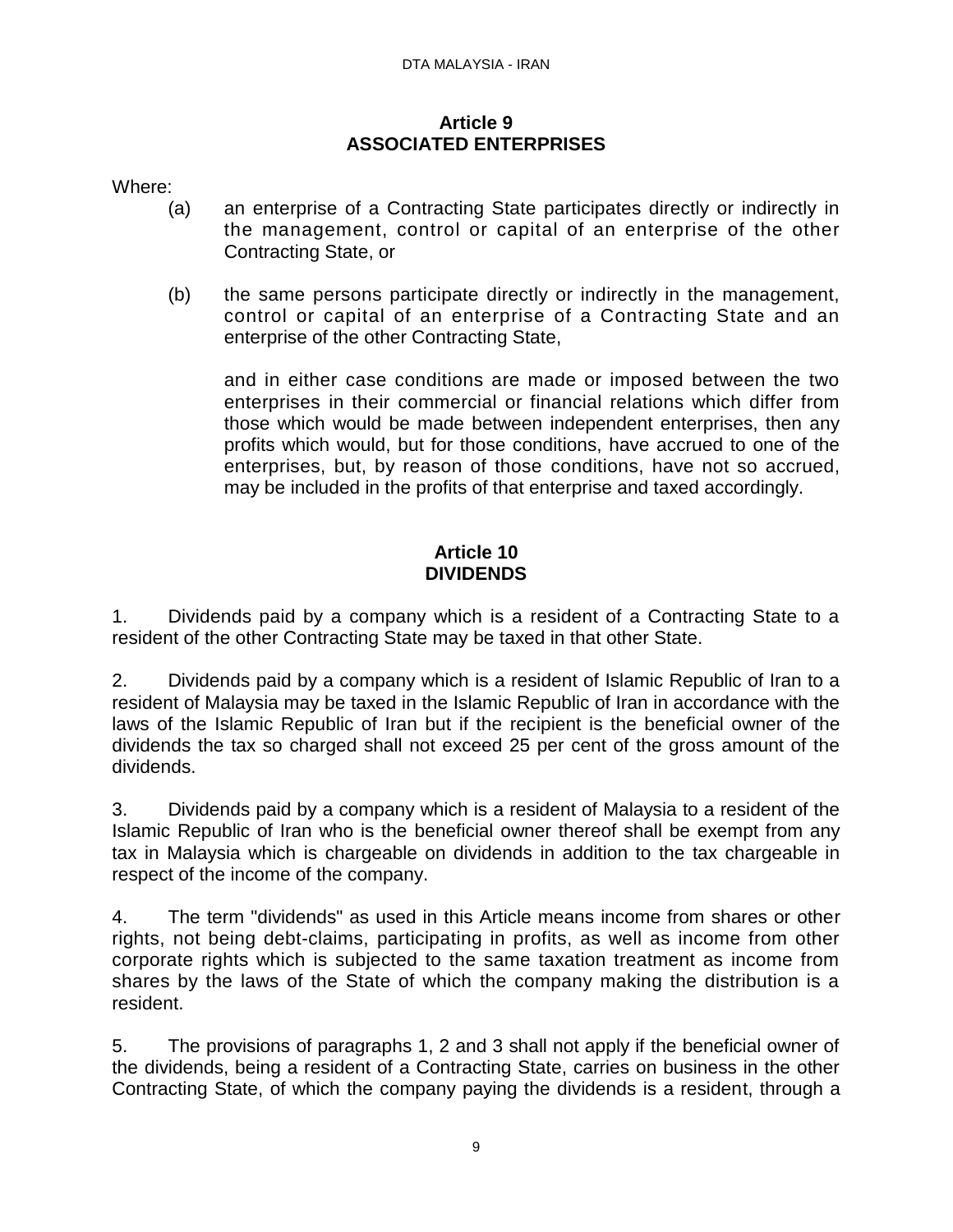permanent establishment situated therein, and the holding in respect of which the dividends are paid is effectively connected with such permanent establishment. In such case, the provisions of Article 7 shall apply.

6. Where a company which is a resident of a Contracting State derives income or profits from the other Contracting State, that other State may not impose any tax on the dividends paid by the company to person who are not residents of that other State, or subject the company's undistributed profits to a tax on undistributed profits, even if the dividends paid or the undistributed profits consist wholly or partly of profits or income arising in that other State.

# **Article 11 INTEREST**

1. Interest arising in a Contracting State and paid to a resident of the other Contracting State may be taxed in that other State.

2. However, such interest may also be taxed in the Contracting State in which it arises, and according to the laws of that State, but if the recipient is the beneficial owner of the interest, the tax so charged shall not exceed 15 per cent of the gross amount of the interest.

3. Notwithstanding the provisions of paragraph 2, interest to which a resident of Islamic Republic of Iran is beneficially entitled shall be exempt from tax if the loan or other in respect of which the interest is paid is an approved loan as defined in section 2(1) of the Income Tax Act 1967 of Malaysia.

4. Notwithstanding the provisions of paragraphs 2 and 3, the Government of a Contracting State shall be exempt from tax in the other Contracting State in respect of interest derived by the Government from that other State.

5. For the purposes of paragraph 4, the term "Government":

- (a) in the case of Malaysia means the Government of Malaysia and shall include:
	- (i) the governments of the states;
	- (ii) the local authorities;
	- (iii) the statutory bodies;
	- (iv) Bank Negara Malaysia; and
	- (v) such institutions, the capital of which is wholly owned by the Government of Malaysia or the Governments of the States or the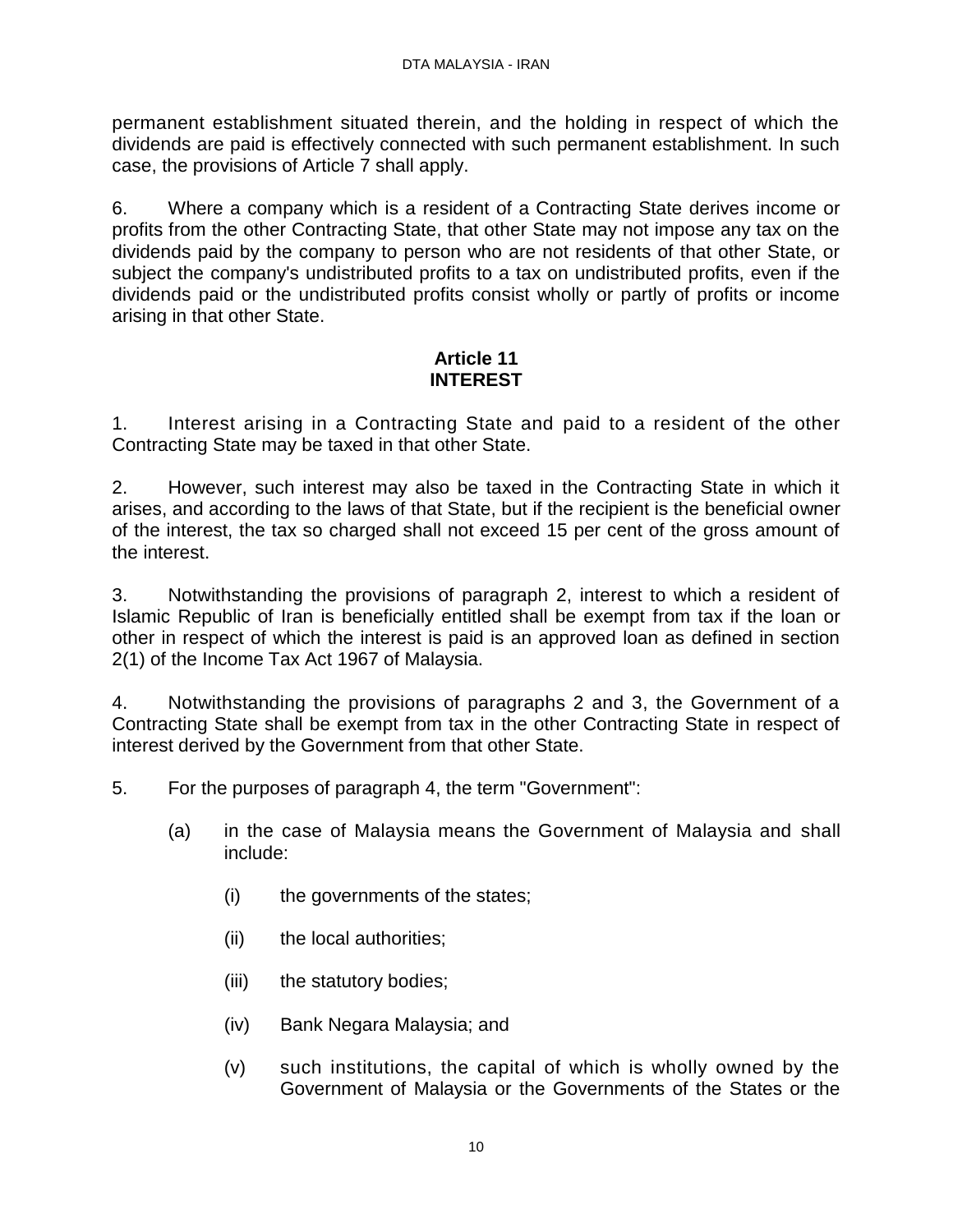local authorities or the statutory bodies thereof, as may be agreed upon from time to time between the competent authorities of the Contracting States;

- (b) in the case of Iran, means the Government of the Islamic Republic of Iran and shall include:
	- (i) min istries, Government institutions;
	- (ii) municipalities;
	- (iii) legal foundations;
	- (iv) central bank and other banks wholly owned by the Government;
	- (v) governmental corporations; and
	- (vi) some other institutions, the capital of which is wholly owned by the Government of the Islamic Republic of Iran as may be agreed upon from time to time between the competent authorities of the Contracting States.

6. The term "interest" as used in this Article means income from debt-claims of every kind, whether or not secured by mortgage and whether or not carrying a right to participate in the debtor's profits, and in particular, income from government securities and income from bonds or debentures. Penalty charges for late payment shall not be regarded as interest for the purpose of this Article.

7. The provisions of paragraphs 1, 2 and 3 shall not apply if the beneficial owner of the interest, being a resident of a Contracting State, carries on business in the other Contracting State in which the interest arises, through a permanent establishment situated therein, and the debt-claim in respect of which the interest is paid is effectively connected with such permanent establishment. In such a case, the provisions of Article 7 shall apply.

8. Interest shall be deemed to arise in a Contracting State when the payer is that State itself, a political subdivision, a local authority or a statutory body thereof, or a resident of that State. Where, however, the person paying the interest, whether he is a resident of a Contracting State or not, has in a Contracting State a permanent establishment in connection with which the indebtedness on which the interest is paid was incurred, and such interest is borne by such permanent establishment, then such interest shall be deemed to arise in the State in which the permanent establishment is situated.

9. Where, by reason of a special relationship between the payer and the beneficial owner or between both of them and some other person, the amount of the interest,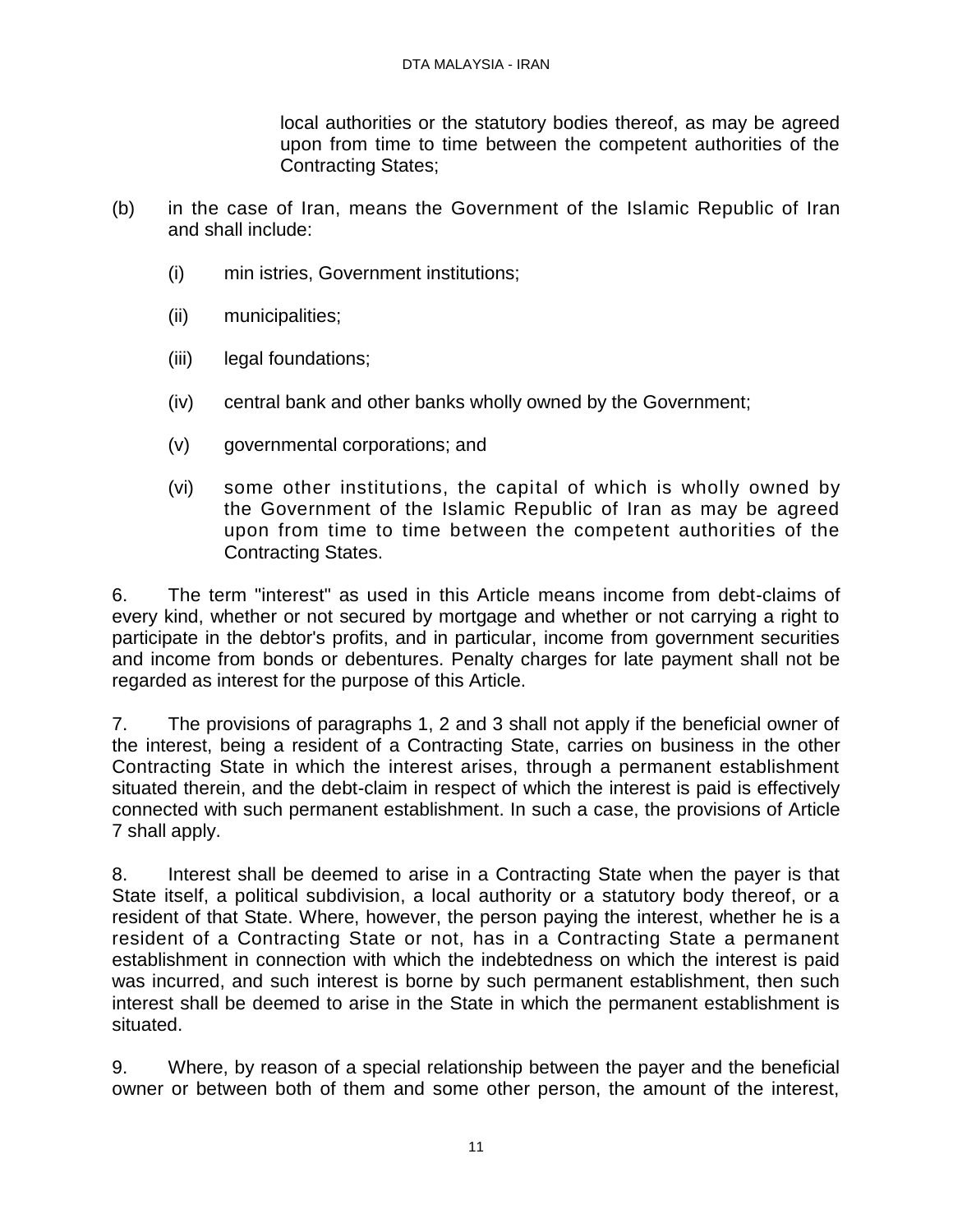having regard to the debt-claim for which it is paid, exceeds the amount which would have been agreed upon by the payer and the beneficial owner in the absence of such relationship, the provisions of this Article shall apply only to the last-mentioned amount. In such a case, the excess part of the payments shall remain taxable according to the laws of each Contracting State, due regard being had to the other provisions of this Agreement.

# **Article 12 ROYALTIES**

1. Royalties arising in a Contracting State and paid to a resident of the other Contracting State may be taxed in that other State.

2. However, such royalties may also be taxed in the Contracting State in which they arise, and according to the laws of that State, but if the recipient is the beneficial owner of the royalties, the tax so charged shall not exceed 10 per cent of the gross amount of the royalties.

3. The term "royalties" as used in this Article means payments of any kind received as a consideration for:

- (a) the use of, or the right to use, any patent, trade mark, design or model, plan, secret formula or process, or any copyright of scientific work, or for the use of, or the right to use, industrial, commercial, or scientific equipment, or for information concerning industrial, commercial or scientific experience.
- (b) the use of, or the right to use, cinematograph films, or tapes for radio or television broadcasting, any copyright or literary or artistic work.

4. The provisions of paragraphs 1 and 2 shall not apply if the beneficial owner of the royalties, being a resident of a Contracting State, carries on business in the other Contracting State in which the royalties arise, through a permanent establishment situated therein, and the right or property in respect of which the royalties are paid is effectively connected with such permanent establishment. In such a case the provisions of Article 7 shall apply.

5. Royalties shall be deemed to arise in a Contracting State when the payer is that State itself, a political subdivision, a local authority or a statutory body thereof, or a resident of that State. Where, however, the person paying such royalties, whether he is a resident of a Contracting State or not, has in a Contracting State a permanent establishment or a fixed base in connection with which the obligation to pay the royalties was incurred, and such royalties are borne by such permanent establishment then such royalties shall be deemed to arise in the State in which the permanent establishment is situated.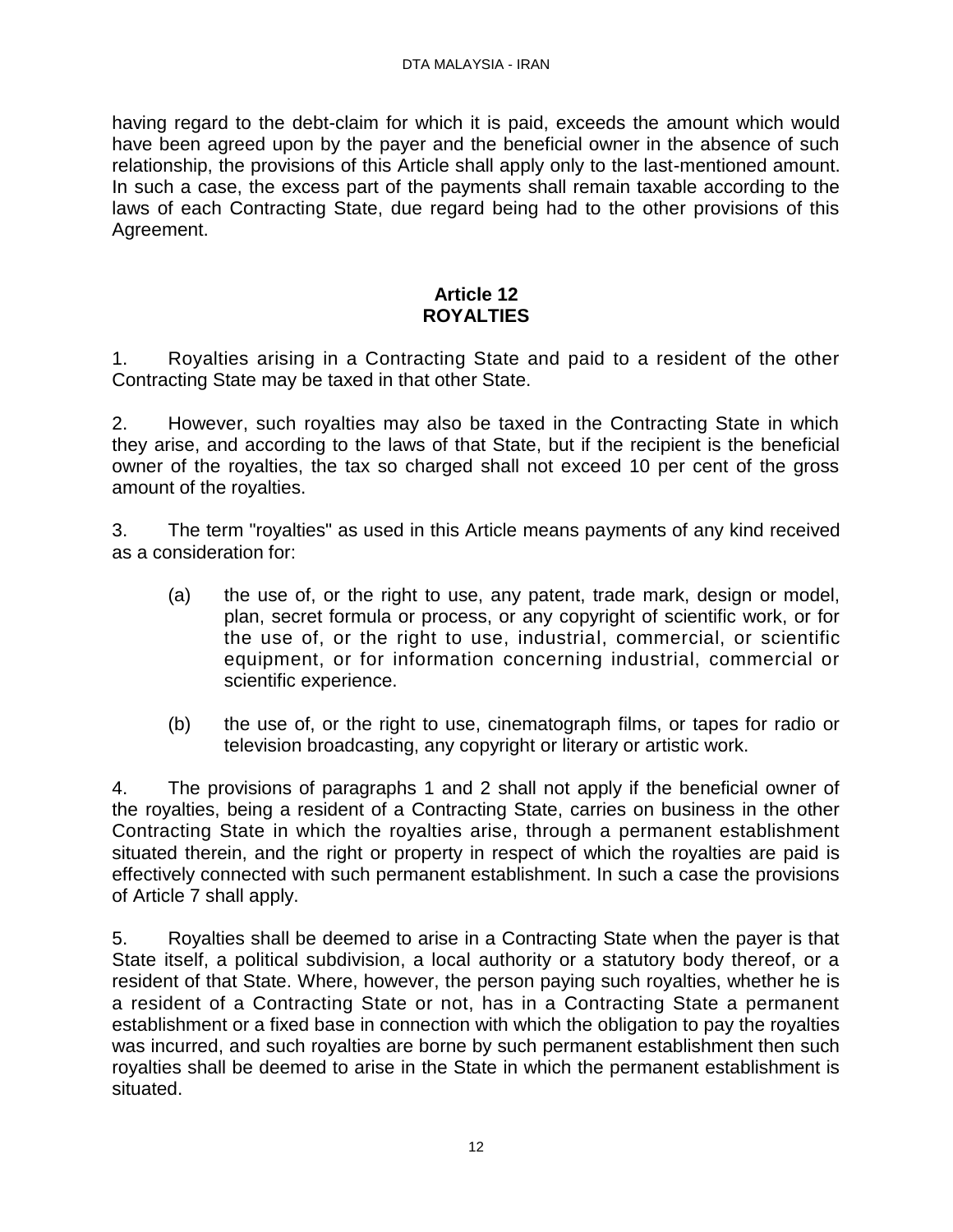6. Where, by reason of a special relationship between the payer and the beneficial owner or between both of them and some other person, the amount of the royalties paid, having regard to the use, right or information for which they are paid, exceeds the amount which would have been agreed upon by the payer and the beneficial owner in the absence of such relationship, the provisions of this Article shall apply only to the last-mentioned amount. In such a case, the excess part of the payments shall remain taxable according to the laws of each Contracting State, due regard being had to the other provisions of this Agreement.

# **Article 13 TECHNICAL FEES**

1. Notwithstanding the provisions of Article 15, technical fees derived from one of the Contracting States by a resident of the other Contracting State who is the beneficial owner thereof and is subject to tax in that other State in respect thereof may be taxed in the first-mentioned Contracting State at a rate not exceeding 10 per cent of the gross amount of the technical fees.

2. The term "technical fees" as used in this Article means payment of any kind to any person, other than to an employee of the person making the payments, in consideration for any services of a technical, managerial or consultancy nature.

3. The provision of paragraph 1 of this Article shall not apply if the beneficial owner of technical fees, being a resident of a Contracting State, carries on business in the other Contracting State in which the technical fees arise through a permanent establishment situated therein, or performs in that other State personnel services, and the technical fees are effectively connected with such permanent or such services. In such case, the provisions of Article 7 or Article 15, as the case may be, shall apply.

4. Technical fees shall be deemed to arise in a Contracting State when the payer is that State itself, a political subdivision, a local authority or a resident of that State. Where, however, the person paying the technical fees, whether he is a resident of a Contracting State or not, has in a Contracting State a permanent establishment in connection with which the obligation to pay the technical fee was incurred, and such technical fees are borne by such permanent establishment, then such technical fees shall be deemed to arise in the Contracting State in which the permanent establishment is situated.

5. Where, by reason of a special relationship between the payer and the beneficial owner or between both of them and some other person, the amount of the technical fees paid exceeds, for whatever reason, the amount which would have been agreed upon by the payer and the beneficial owner in the absence of such relationship, the provisions of this Article shall only apply to the last-mentioned amount. In such case, the excess part of the payments shall remain taxable according to the law of each Contracting State, due regard being had to the other provisions of this Agreement.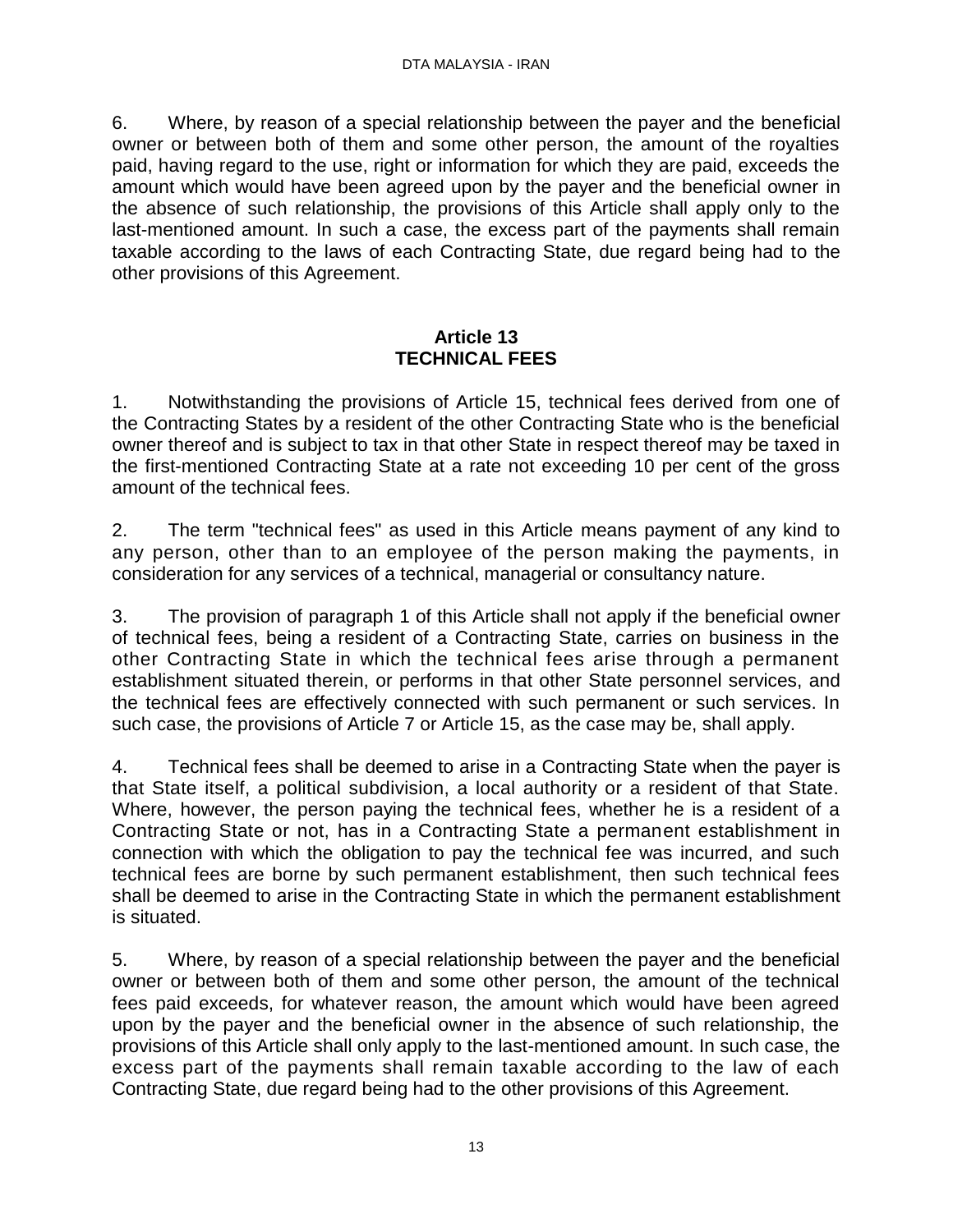#### DTA MALAYSIA - IRAN

#### **Article 14 GAINS FROM THE ALIENATION OF PROPERTY**

1. Gains from the alienation of immovable property, as defined in paragraph 2 of Article 6, may be taxed in the Contracting State in which such property is situated.

2. Gains from the alienation of movable property forming part of the business property of a permanent establishment which an enterprise of a Contracting State has in the other Contracting State or of movable property to a resident of a Contracting State in the other Contracting State for the purpose of performing professional services, including such gains from the alienation of such a permanent establishment (alone or together with the whole enterprise) may be taxed in that other State. However, gains from the alienation of ships or aircraft operated by an enterprise of a Contracting State in international traffic and movable property pertaining to the operation of such ships or aircraft shall be only in the State in which the enterprise is a resident.

3. Gains from the alienation of any property or assets, other than those mentioned in paragraphs 1 and 2 of this Article, shall be taxable only in the Contracting State of which the alienator is a resident.

# **Article 15 PERSONAL SERVICES**

1. Subject to the provisions of article 16, 19, 20 and 21 remuneration derived by an individual who is a resident of a Contracting State in respect of an employment or a profession shall be taxable only in that State unless the employment or profession is exercised in the other Contracting State. If the employment or profession is so exercised, such income as is derived therefrom may be taxed in the other Contracting State.

2. Notwithstanding the provisions of paragraph 1 remuneration derived by an individual who is a resident of a Contracting State in respect of such employment or profession exercised in the other Contracting State be taxable only in the firstmentioned State if:

- (a) the individual is present in the other State for a period or periods not exceeding in the aggregate 183 days in the calendar year concerned; and
- (b) the remuneration is paid by, or on behalf of, a person who is not a resident of the other State; and
- (c) the remuneration is not borne by a permanent establishment which the person paying the remuneration has in the other State.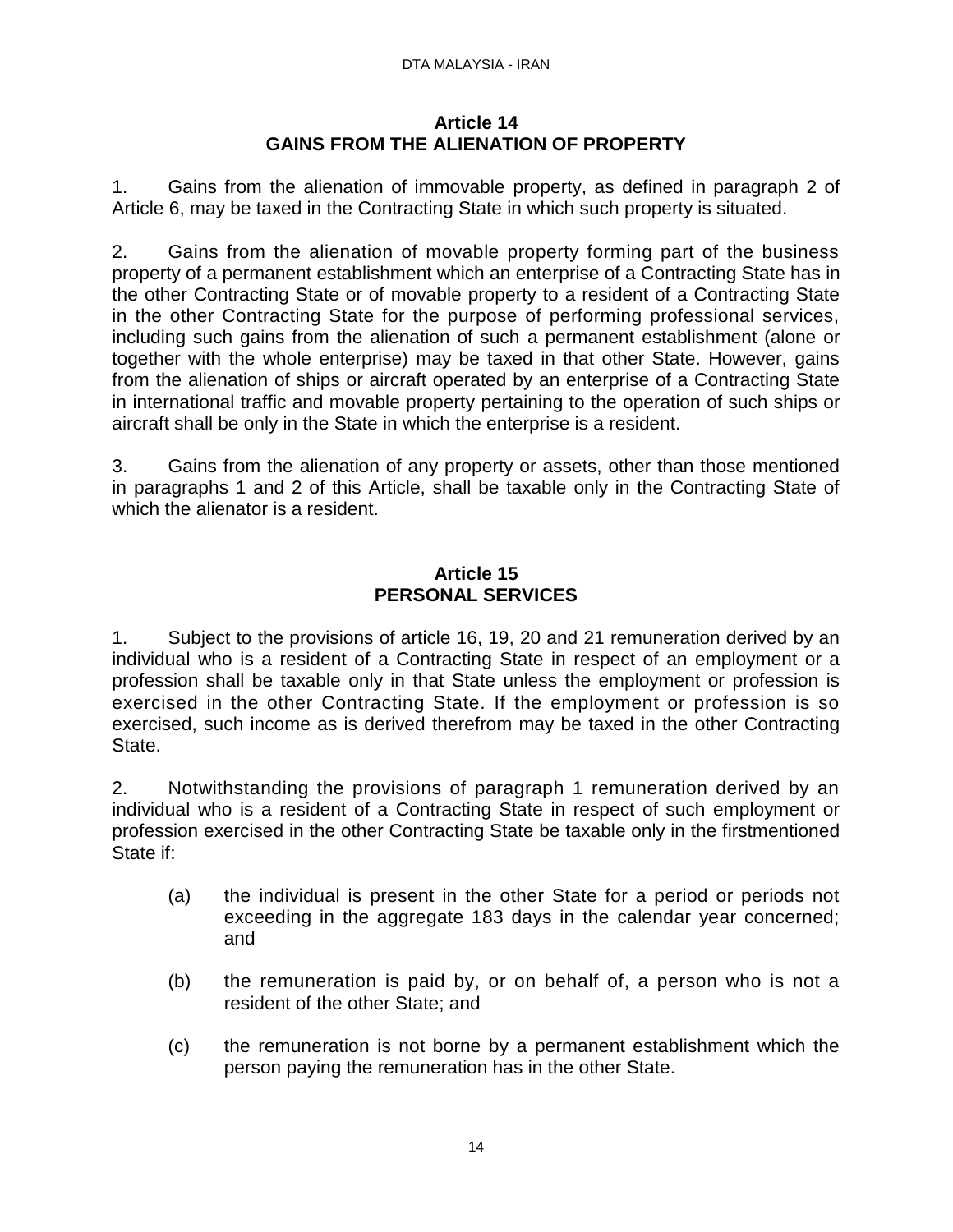3. Notwithstanding the provisions of paragraphs 1 and 2 remuneration in respect of an employment exercised aboard ship or aircraft operated in international traffic by an enterprise of a Contracting State may be taxed in that Contracting State.

#### **Article 16 DIRECTORS' FEES**

Directors' fees and other similar payments derived by a resident of a Contracting State in his capacity as a member of the board of directors of a company which is a resident of the other Contracting State, may be taxed in that other State.

#### **Article 17 ARTISTES AND ATHLETES**

1. Notwithstanding the provisions of Articles 15 income derived by a resident of a Contracting State as an entertainer, such as a theatre, motion picture, radio or television artiste, or a musician, or as an athlete, from his personal activities as such exercised in the other Contracting State, may be taxed in that other State.

2. Where income in respect of personal activities exercised by an entertainer or an athlete in his capacity as such accrues not to the entertainer or sportsman himself but to another person, that income may, notwithstanding the provisions of Articles 7 and 15, be taxed in the Contracting State in which the activities of the entertainer or athlete are exercised.

3. The provisions of paragraphs 1 and 2 shall not apply to remuneration or profits derived from activities exercised in a Contracting State if the visit to the State is directly or indirectly supported wholly or substantially from the public funds of the other Contracting State, a political subdivision, a local authority or a statutory body thereof.

#### **Article 18 PENSIONS AND ANNUITIES**

1. Subject to the provisions of paragraph 2 of Article 19, any pension and other similar remuneration and any annuities arising in a Contracting State and paid to a resident of the other Contracting State shall be taxable only in that other State.

2. The term "annuity" includes a stated sum payable periodically at stated times, during life or during a specified or ascertainable period of time, under an obligation to make the payments in return for adequate and full consideration in money or money's worth.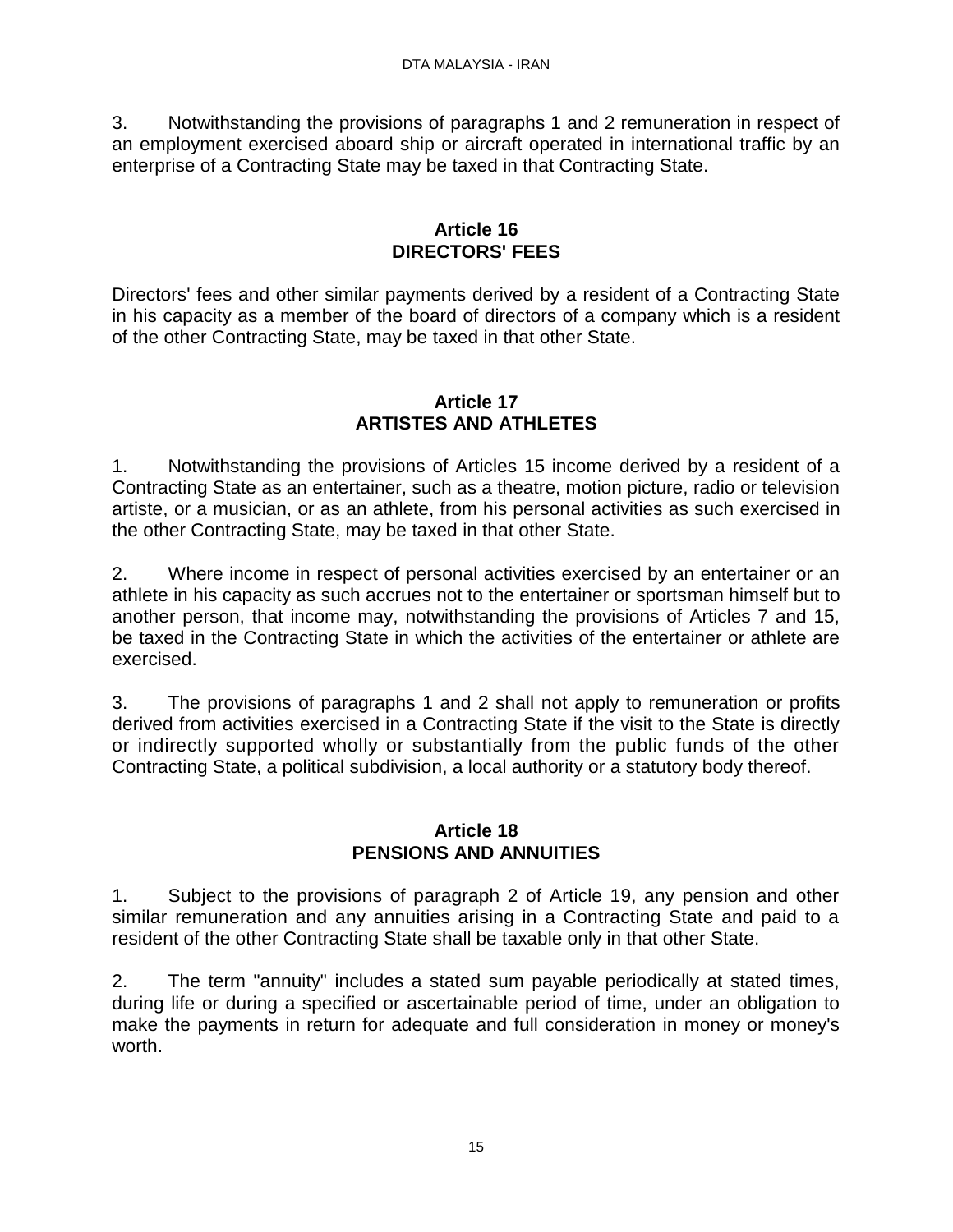#### **Article 19 GOVERNMENT SERVICE**

- 1. (a) Remuneration, other than a pension, paid by a Contracting State or a political subdivision or a local authority or a statutory body thereof to any individual in respect of services rendered to that State or political subdivision or local authority or statutory body thereof shall be taxable only in that State.
	- (b) However, such remuneration, shall be taxable only in the other Contracting State if the services are rendered in that other State and the recipient is a resident of that other State who:
		- (i) is a national of that State, or
		- (ii) did not become a resident of that other State solely for the purpose of performing the services.

2. Any pension paid by, or out of funds created by, a Contracting State or a political subdivision or a local authority or a statutory body thereof to any individual in respect of services rendered to that State, political subdivision, local authority or statutory body thereof shall be taxable only in that State.

3. The provisions of Articles 15, 16 and 18 shall apply to remuneration or pensions in respect of services rendered in connection with any business carried on by a Contracting State, a political subdivision or a local authority or a statutory body thereof.

# **Article 20 STUDENTS AND TRAINEES**

An individual who is a resident of a Contracting State immediately before making a visit to the other Contracting State and is temporarily present in the other State solely:

- (a) as a student at a recognised university, college, school or other similar recognised educational institution in that other State;
- (b) as a business or technical apprentice; or
- (c) as a recipient of a grant, allowance or award for the primary purpose of study, research or training from the Government of either State or from a scientific, educational, religious or charitable organisation or under a technical assistance programme entered into by the Government of either State,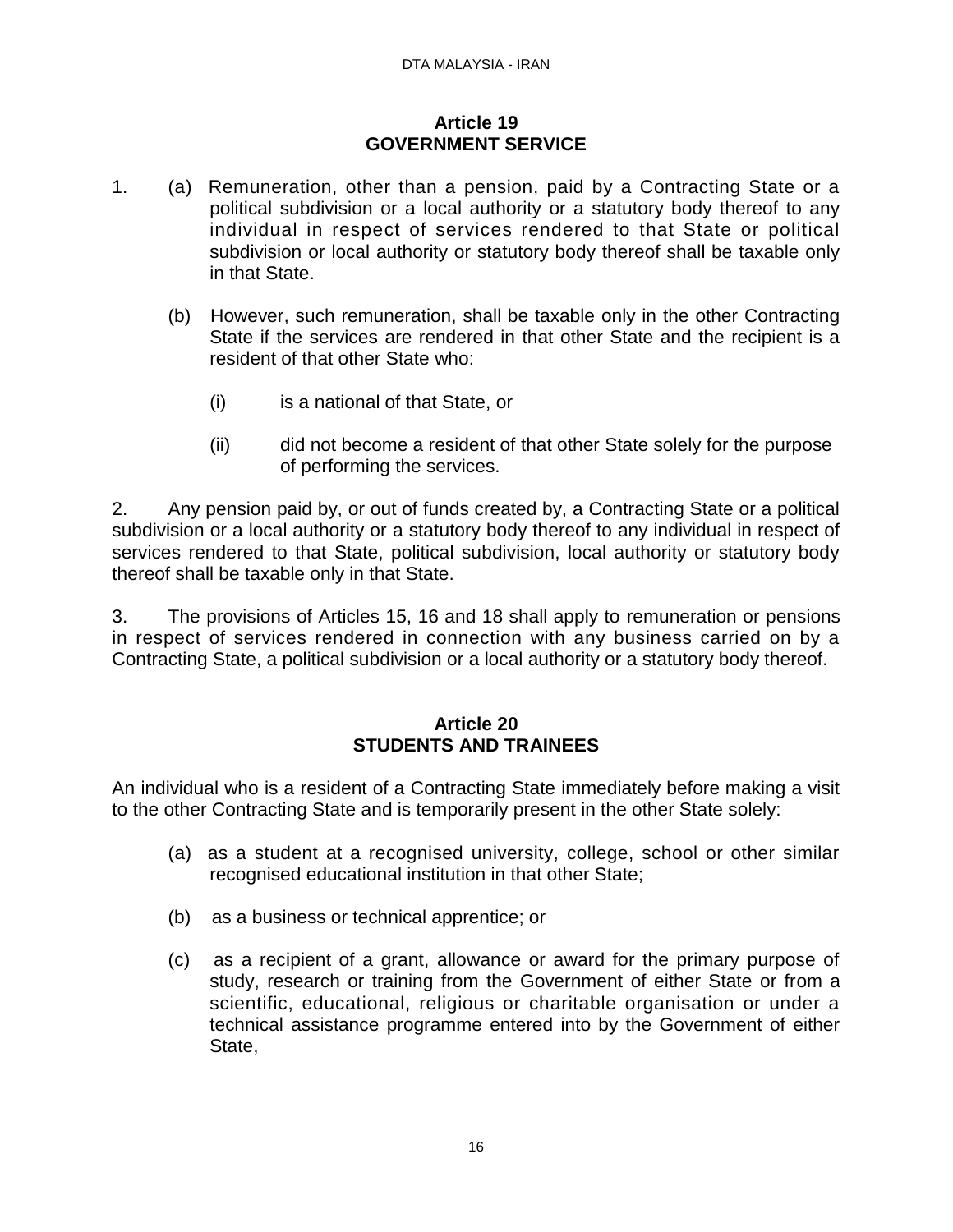shall be exempt from tax in that other State on:

- (i) all remittances from abroad for the purposes of his maintenance, education, study, research or training;
- (ii) the amount of such grant, allowance or award; and
- (iii) any remuneration not exceeding 6,000 Malaysian Ringgit or the equivalent in 2,400,000 Iranian Rials per annum in respect of services in that other State provided the services are performed in connection with his study, research or training or are necessary for the purposes of his maintenance.

# **Article 21 TEACHERS AND RESEARCHERS**

1. An individual who is a resident of a Contracting State immediately before making a visit to the other Contracting State, and who, at the invitation of any university, college or other similar educational institution, visits that other State for a period not exceeding two years solely for the purpose of teaching or research or both such public institution shall be exempt from tax in that other State on any remuneration for such teaching or research, provided that such remuneration is derived by him from the first-mentioned Contracting State.

2. This Article shall not apply to income from research if such research is undertaken primarily for the private benefit of a specific person or persons.

#### **Article 22 INCOME NOT EXPRESSLY MENTIONED**

Items of income of a resident of a Contracting State which are not expressly mentioned in the foregoing Articles of this Agreement shall be taxable only in that Contracting State except that if such income is derived from sources in the other Contracting State, it may also be taxed in that other State.

#### **Article 23 ELIMINATION OF DOUBLE TAXATION**

1. Subject to the laws of the Islamic Republic of Iran regarding the allowance as a credit against the Islamic Republic of Iran direct tax of tax payable in any country other than Islamic Republic of Iran, Malaysian tax payable under the laws of Malaysia and in accordance with this Agreement by a resident of the Islamic of Iran in respect of income derived from Malaysia shall be allowed as a credit against Islamic Republic of Iran direct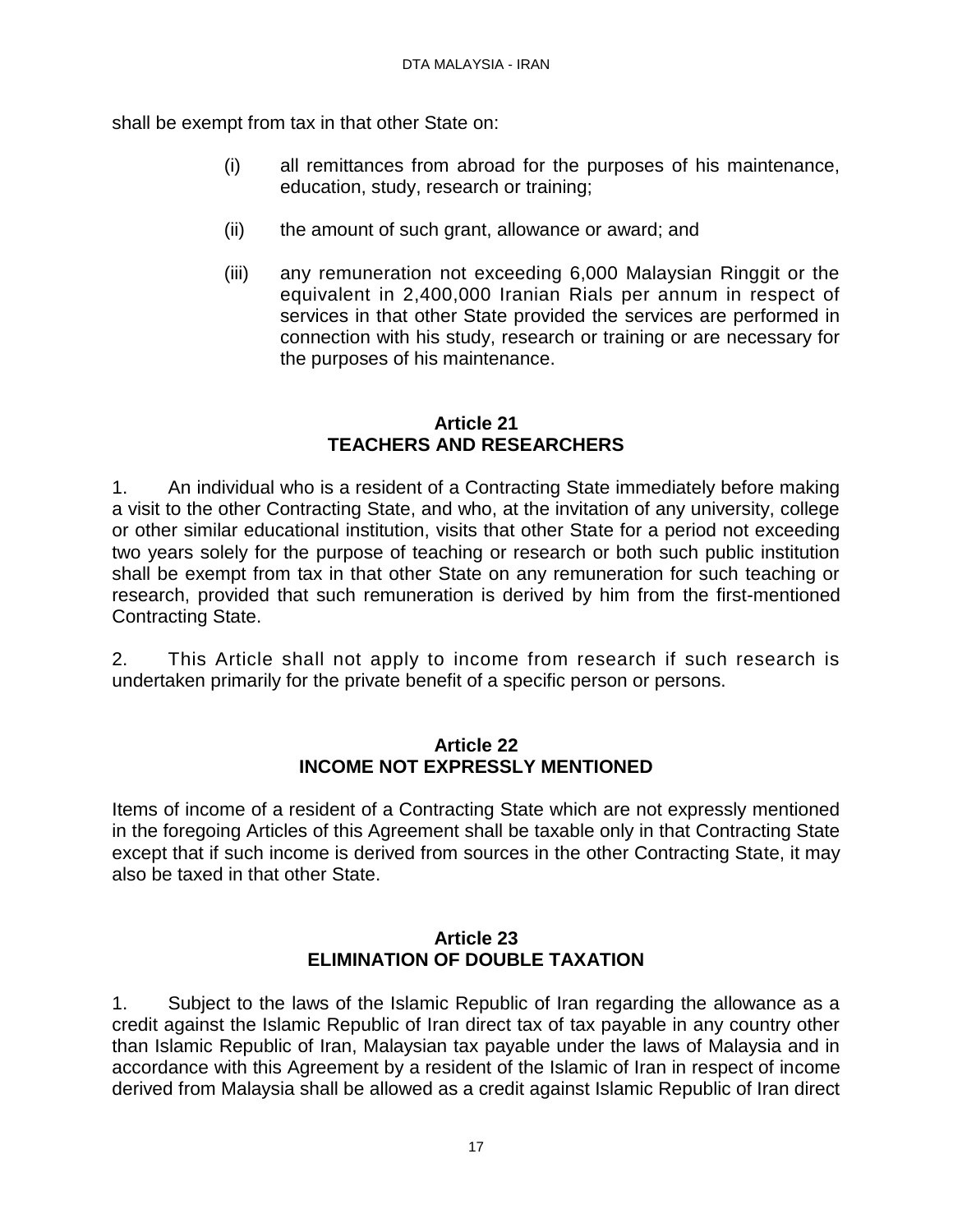tax payable in respect of that income. Where such income is a dividend paid by a company which is a resident of Malaysia to a company which is a resident of the Islamic Republic of Iran and which owns not less than 15 per cent of the voting shares of the company paying the dividend, the credit shall take into account Malaysian tax payable by that company in respect of its income out of which the dividend is paid. The credit shall not, however, exceed that part of the Islamic Republic of Iran direct tax, as computed before the credit is given, which is appropriate to such item of income.

2. For the purposes of paragraph 1, the term "Malaysian tax payable" shall be deemed to include taxes which have been relieved or reduced in Malaysia by virtue of special incentive laws for the promotion of the economic development of Malaysia or any other provisions which may subsequently be introduced in Malaysia in modification of, or in addition to, those laws or by virtue of the provision of this Agreement shall be deemed to have been paid and shall whenever applicable be allowed as a credit in the Islamic Republic of Iran in amount equal to tax which would have been paid if no such relief or reduction had been made.

3. Subject to the laws of Malaysia regarding the allowance as a credit against Malaysian of tax payable in any country other than Malaysia, the Islamic Republic of Iran direct tax payable under the laws of the Islamic Republic of Iran in accordance with this Agreement by a resident of Malaysia in respect of income derived from the Islamic Republic of Iran shall be allowed as a credit against Malaysian tax payable in respect of that income. Where such income is a dividend paid by a company which is a resident of Islamic Republic of Iran to a company which is a resident of Malaysia and which owns not less than 15 per cent of the voting shares of the company paying the dividend, the credit shall take into account the Islamic Republic of Iran direct tax payable by that company in respect of its income out of which the dividend is paid. The credit shall not, however, exceed that part of the Malaysian tax, as computed before the credit is given, which is appropriate to such item of income.

4. For the purposes of paragraph 3, the term "Islamic Republic of Iran direct tax payable" shall be deemed to include taxes which have been relieved or reduced in the Islamic Republic of Iran by virtue or special incentives laws for the promotion of economic development of the Islamic Republic of Iran or any other provisions which may subsequently be introduced in the Islamic Republic of Iran in modification of, or in addition to, those laws or by virtue of provision of this Agreement shall be deemed to have been paid and shall whenever applicable be allowed as a credit in Malaysia in an amount equal to tax which would have been paid if no such relief or reduction had been made.

# **Article 24 NON-DISCRIMINATION**

1. The nationals of a Contracting State shall not be subjected in the other Contracting State to any taxation or any requirement connected therewith which is other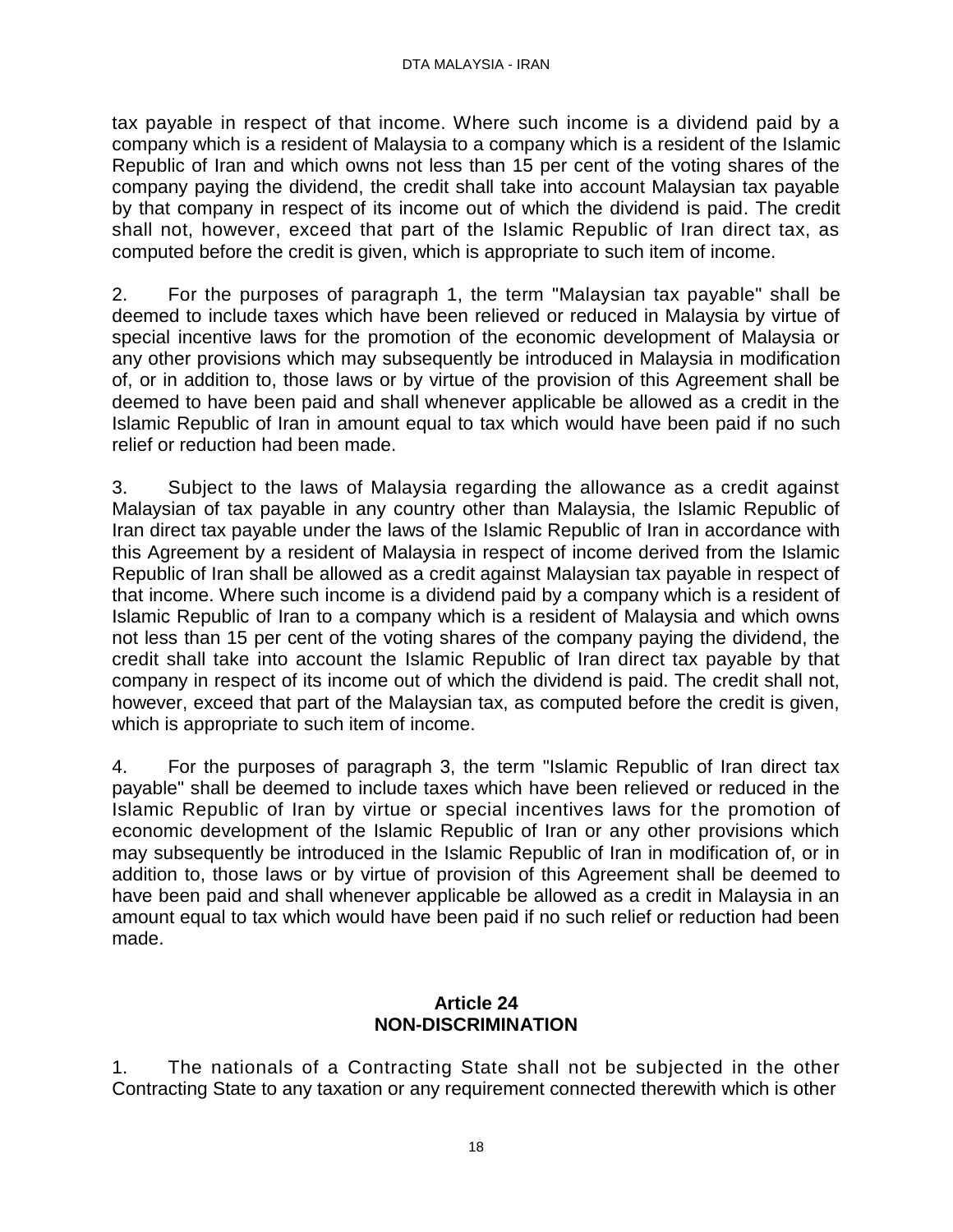or more burdensome than the taxation and connected requirements to which nationals of that other State in the same circumstances are or may be subjected.

2. The taxation on a permanent establishment which an enterprise of a Contracting State has in the other Contracting State shall not be less favourably levied in that other State than the taxation levied on enterprises of that other State carrying on the same activities.

3. Enterprises of a Contracting State, the capital of which is wholly or partly owned or controlled, directly or indirectly, by one or more residents of the other Contracting State, shall not be subjected in the first-mentioned State to any taxation or any requirement connected therewith which is other or more burdensome than the taxation and connected requirements to which other similar enterprises of that first-mentioned State are or may be subjected.

- 4. Nothing in this Article shall be construed as obliging:
	- (a) a Contracting State to grant to individuals who are resident of the other Contracting State any personal allowances, reliefs and reductions for tax purposes on account of civil status or family responsibilities which it grants to its own residents;
	- (b) a Contracting State to grant to nationals of the other Contracting State not resident in the first-mentioned State those personal allowances, reliefs and reductions for tax purposes which are by law available on the date of signature of this Agreement only to nationals of the firstmentioned who are not resident in Malaysia.

5. Nothing in this Article shall be construed so as to prevent either Contracting State from limiting to its nationals the enjoyment of tax incentives designed to promote economic development in that State.

6. In this Article, the term "taxation" means taxes to which this Agreement applies.

#### **Article 25 MUTUAL AGREEMENT PROCEDURE**

1. Where a resident of a Contracting State considers that the actions of one or both of the Contracting States result or will result for him in taxation not in accordance with this Agreement, he may, notwithstanding the remedies provided by the taxation laws of those States, present his case to the competent authority of the State of which he is a resident or, if his case comes under paragraph 1 of Article 24, to that of the Contracting State of which he is a national. The case must be presented within three years from the first notification of the action resulting in taxation not in accordance with the provisions of this Agreement.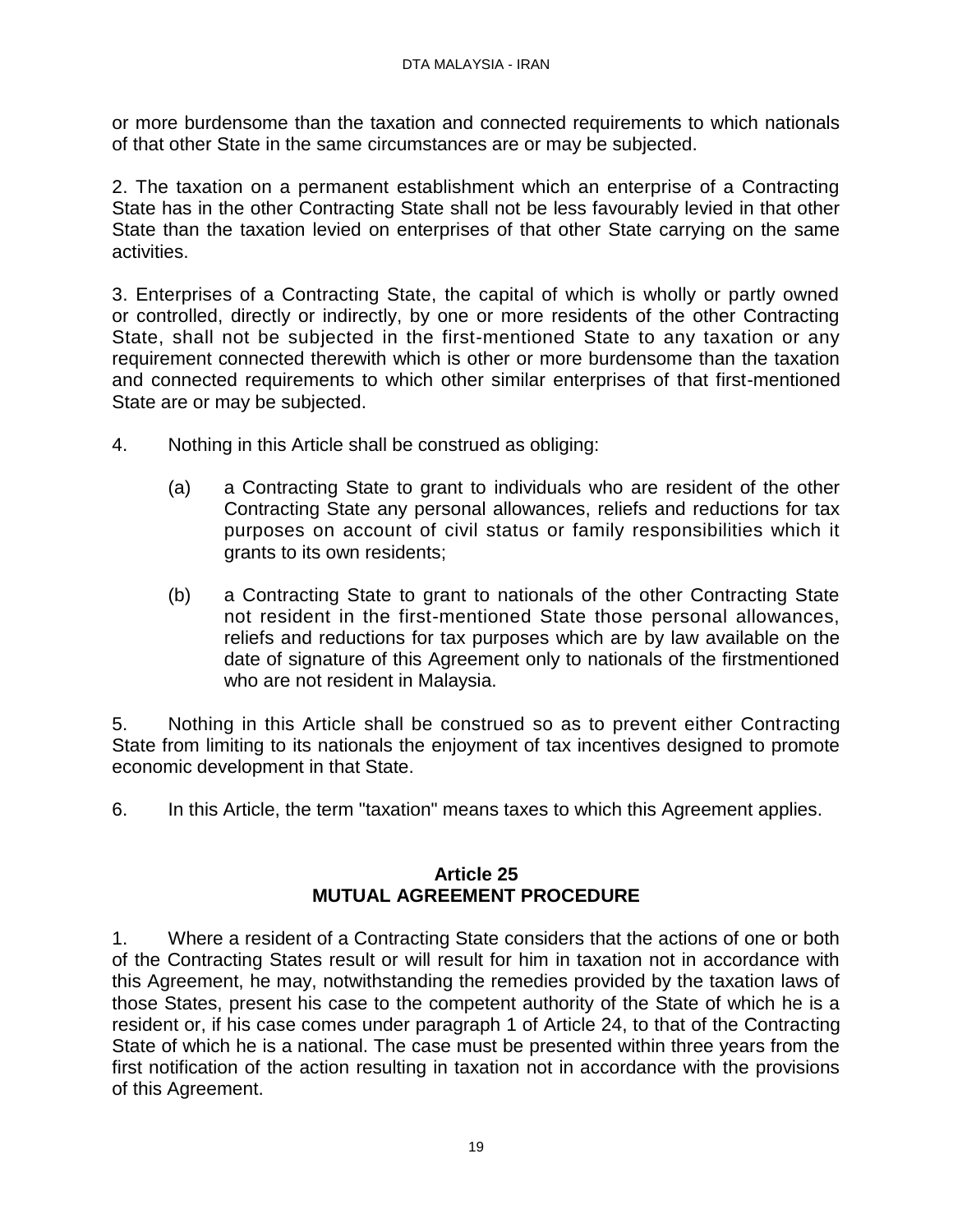2. The competent authority shall endeavour, if the objection appears to it to be justified and if it is not itself able to arrive at an appropriate solution, to resolve the case by mutual agreement with the competent authority of the other Contracting State, with a view to the avoidance of taxation which is not in accordance with this Agreement.

3. The competent authorities of the Contracting States shall endeavour to resolve by mutual agreement any difficulties or doubts arising as to the interpretation or application of this Agreement. They may also consult together for the elimination of double taxation in cases not provided for in this Agreement.

4. The competent authorities of the Contracting States may communicate with each other for the purposes of reaching an agreement in the preceding paragraphs.

# **Article 26 EXCHANGE OF INFORMATION**

1. The competent authorities of the Contracting States shall exchange such information as is necessary for carrying out of the provisions of this Agreement or for the prevention or detection of evasion or avoidance of taxes covered by this Agreement. Any information so exchanged shall be treated as secret and shall be disclosed only to persons or authorities (including a courts or reviewing authority) concerned with the assessment, collection, enforcement or prosecution in respect of, or the determination of appeals in relation to, the taxes which are the subject of this Agreement.

2. In no case shall the provisions of paragraph 1 be construed so as to impose on a Contracting State the obligation:

- (a) to carry out administrative measures at variance with the laws and the administrative practice of that or of the other Contracting State;
- (b) to supply information which is not obtainable under the laws or in the normal course of the administration of that or of the other Contracting State;
- (c) to supply information which would disclose any trade, business, industrial, commercial or professional secret or trade process, or information, the disclosure of which would be contrary to public policy.

# **Article 27 DIPLOMATIC AND CONSULAR OFFICERS**

Nothing in this Agreement shall affect the fiscal privileges of members of diplomatic missions or consular officers under the general rules of international law or under the provisions of special agreements.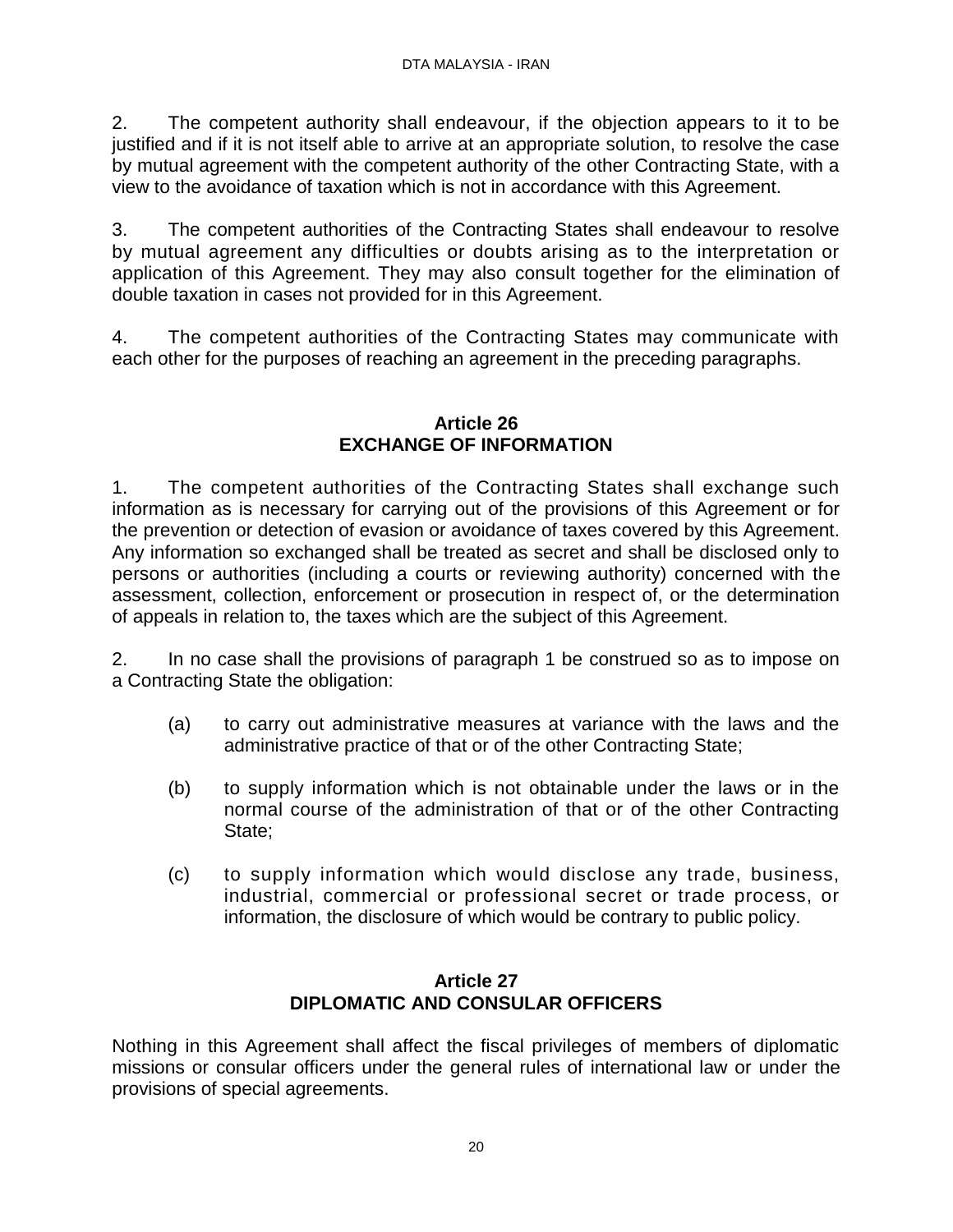#### **Article 28 ENTRY INTO FORCE**

1. This Agreement shall be ratified by the governments of the Contracting State and the instruments of ratification shall be exchanged at as soon as possible.

2. This Agreement shall enter into force upon the exchange of the instruments of ratification and shall have effect:

(a) in Malaysia:

as respect of Malaysian tax for the year of assessment beginning on the first day of January 19……., and subsequent years of assessment;

(b) in the Islamic Republic of Iran.

# **Article 29 TERMINATION**

This Agreement shall remain in effect indefinitely, but either Contracting State may terminate this Agreement, through diplomatic channels, by giving to the other Contracting State written notice of termination on or before June 30th in any calendar year after the year ………. In such an event this Agreement shall cease to have effect.

IN WITNESS THEREOF the undersigned, duly authorised thereto, by their respective Governments, have signed this Agreement.

Done in duplicate at Tehran this 11th day of November 1992, each in Bahasa Malaysia, Persian language and the English languages, the three texts being equally authentic. In the event of there being a dispute in the interpretation and the application of this Agreement, the English text shall prevail.

For the Government of For the Government of Malaysia the Islamic Republic of Iran

Made 15 December 2003 [Perb. 0.6869/54 Vol. 2(87): PN(PU2)80/XXXIII

> DATO' DR. JAMALUDIN BIN MOHD JARJIS Second Minister of Finance

*[To be laid before the Dewan Rakyat pursuant to subsection 132(6) of the Income Tax Act 1967 and subsection 65A(5) of the Petroleum (Income Tax) Act 1967]*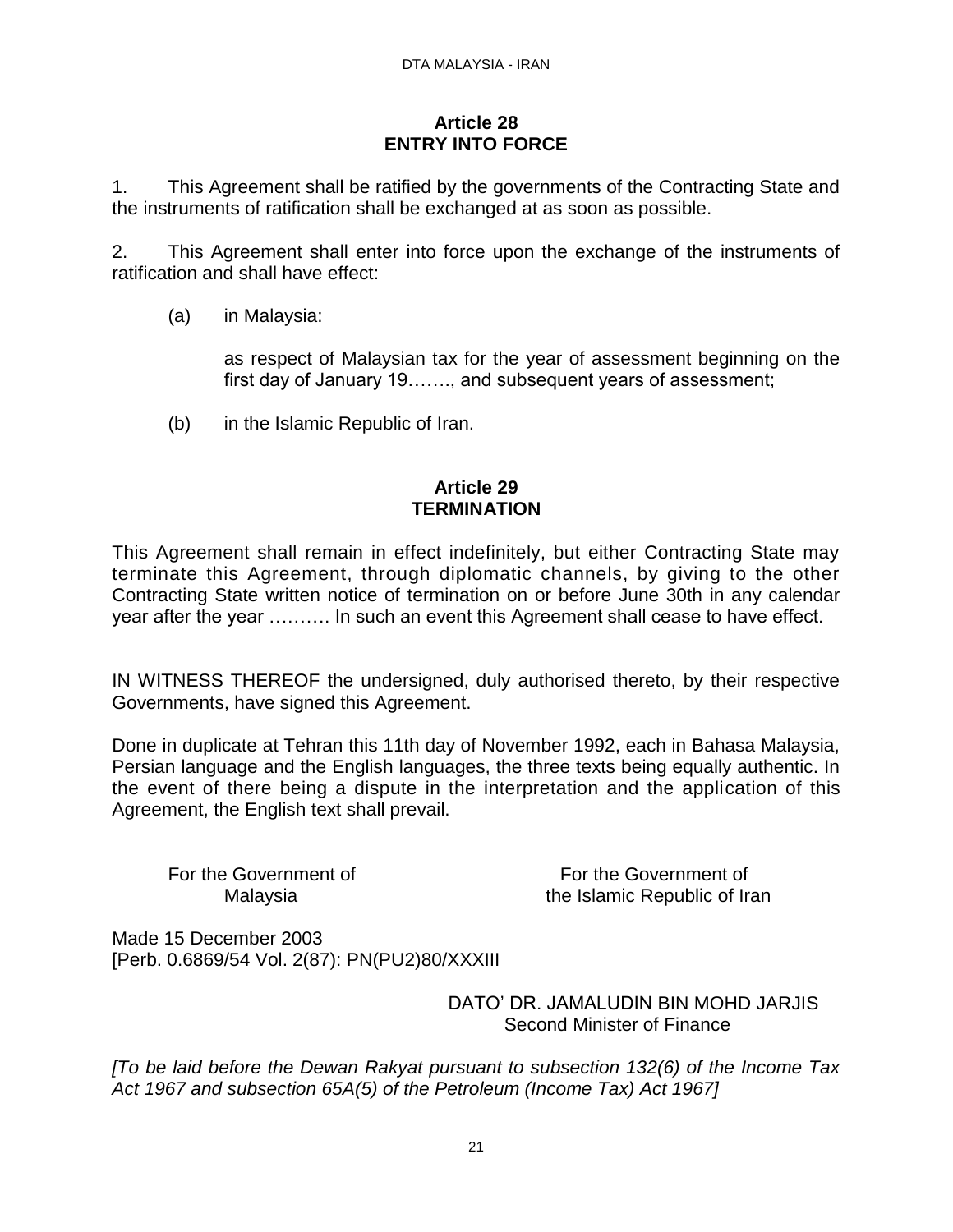P.U. (A) 60. Signed : 22 July 2002 Entry into Force: 15 April 2005 Effective Date : 1 January 2006

#### <span id="page-21-0"></span>**PROTOCOL AMENDING THE AGREEMENT BETWEEN THE GOVERNMENT OF MALAYSIA AND THE GOVERNMENT OF THE ISLAMIC REPUBLIC OF IRAN FOR THE AVOIDANCE OF DOUBLE TAXATION AND THE PREVENTION OF FISCAL EVASION WITH RESPECT TO TAXES ON INCOME SIGNED AT TEHRAN ON 11TH NOVEMBER 1992**

The Government of Malaysia and the Government of the Islamic Republic of Iran, desiring to conclude a Protocol to amend the Agreement between the Government of Malaysia and the Government of the Islamic Republic of Iran for the avoidance of double taxation and the prevention of fiscal evasion with respect to taxes on income, signed at Tehran on 11th November 1992 (20 ABAN 1371) (hereinafter referred to as "the agreement"), have agreed as follows:

# Article 1

Article 2 of the Agreement is amended by substituting paragraph 3 with the following:

- "3. The existing taxes which are the subject of this Agreement are:
	- (a) in the Islamic Republic of Iran:
		- (i) the income tax; and
		- (ii) the property tax;

(hereinafter referred to as the Islamic Republic of Iran direct tax);

- (b) in Malaysia:
	- (i) the income tax; and
	- (ii) the petroleum income tax;

(hereinafter referred to as "Malaysian tax").".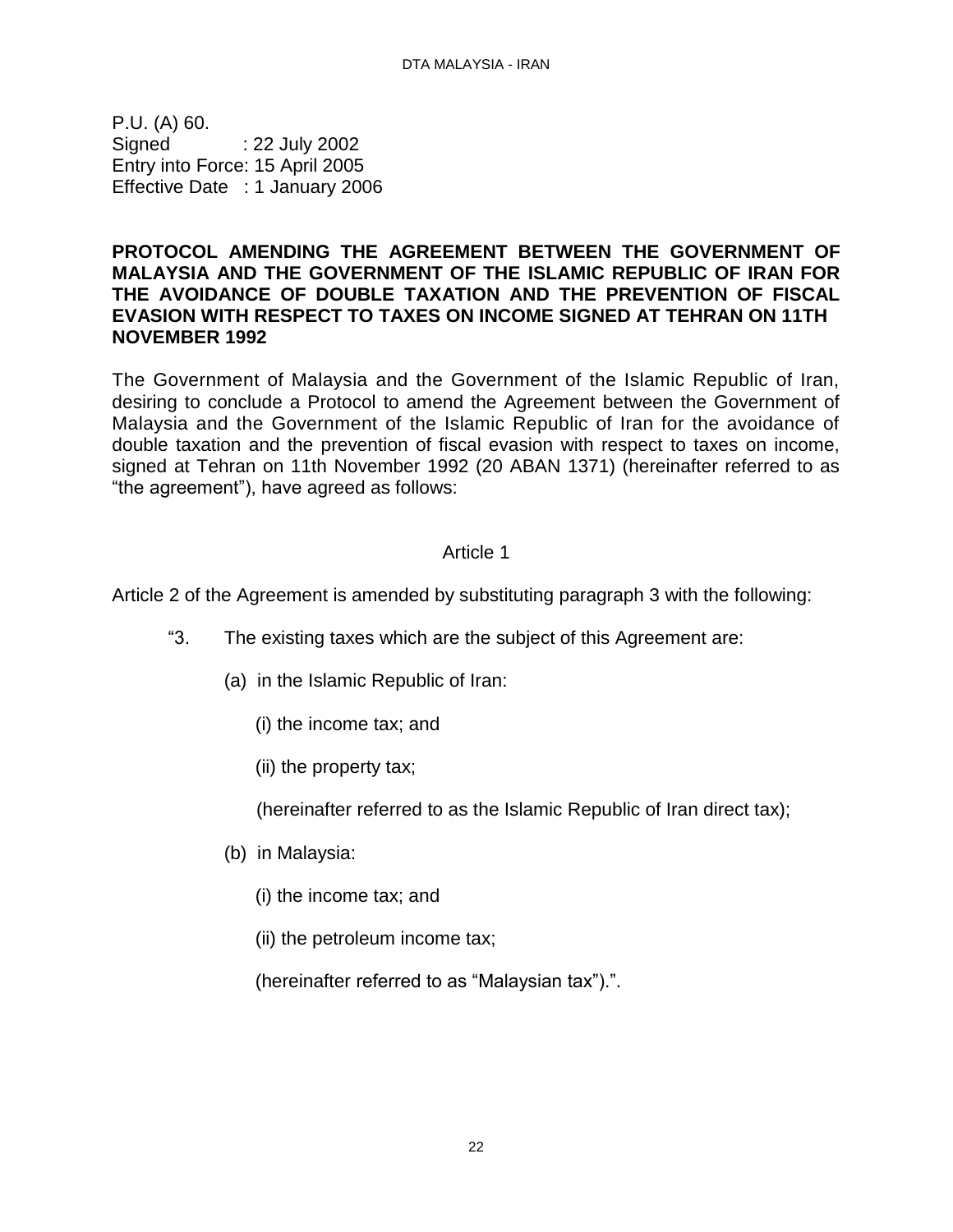#### Article 2

Article 28 of the Agreement is substituted with the following:

#### "Article 28

# **ENTRY INTO FORCE**

This Agreement shall enter into force on the date on which the Contracting States exchange notes through diplomatic channel notifying each other that the last of such procedures has been done as is necessary to give this Agreement the force of law in the Islamic Republic of Iran and Malaysia as the case may be, and thereupon this Agreement shall have effect:

- (a) in the Islamic Republic of Iran, in respect of the Islamic Republic of Iran direct tax:
	- (i) to tax chargeable for any taxable year beginning on or after the first day of January in the calendar year next following the year in which this Agreement enters into force; or
	- (ii) to tax chargeable for any taxable year beginning on or after the first day of January of the second calendar year next following the year in which this Agreement enters into force,

whichever is applicable;

- (b) in Malaysia, in respect of Malaysian tax:
	- (i) to tax chargeable for any year of assessment beginning on or after the first day of January in the calendar year following the year in which this Agreement enters into force; or
	- (ii) to tax chargeable for any year of assessment beginning on or after the first day of January of the second calendar year following the year in which this Agreement enters into force,

whichever is applicable.".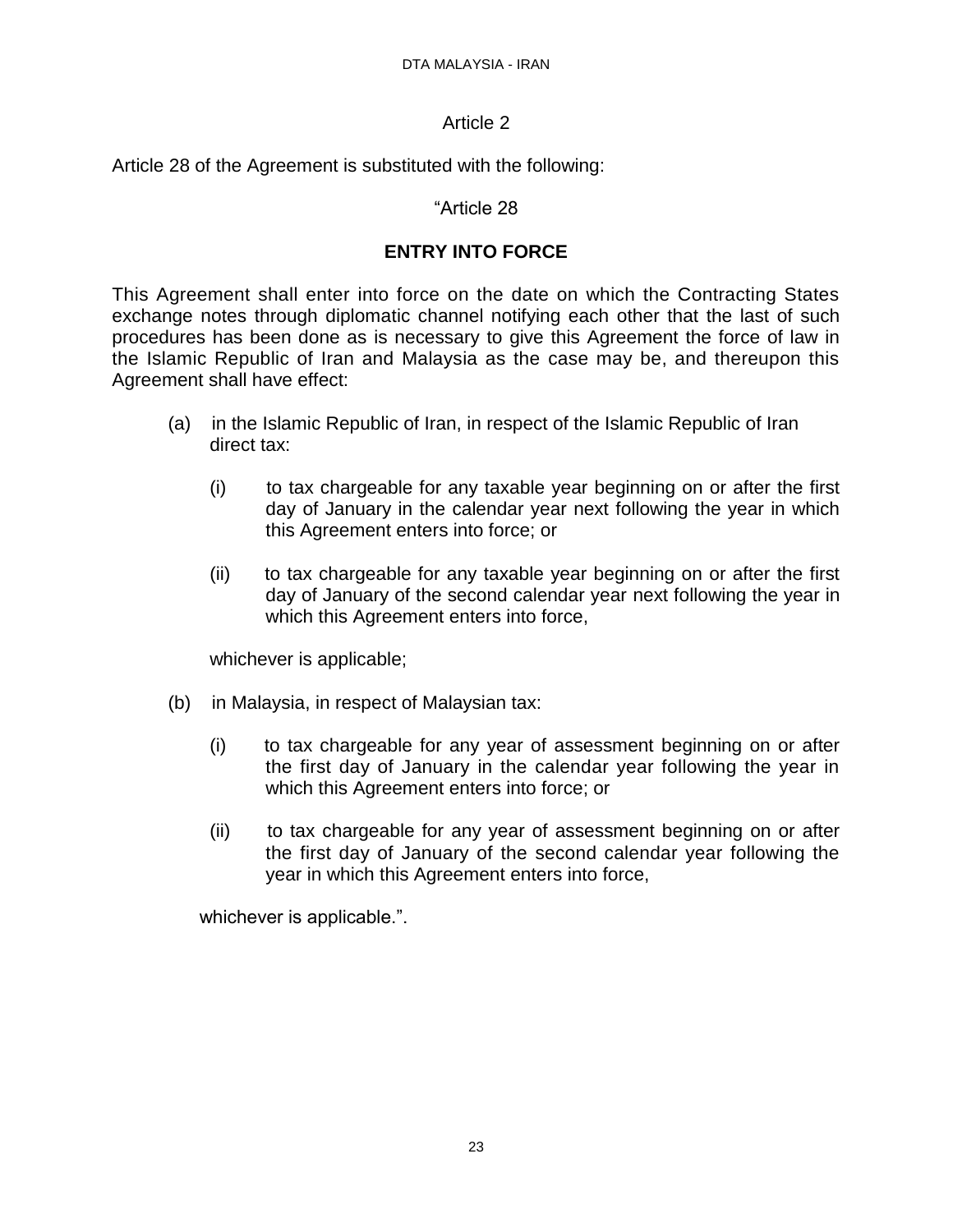# Article 3

Article 29 of the Agreement is substituted with the following:

# "Article 29

# **TERMINATION**

This Agreement shall remain in effect indefinitely, but either Contracting State may terminate this Agreement, through diplomatic channels, by giving to the other Contracting State written notice of termination on or before June 30th in any calendar year after the period of five years from the date on which this Agreement enters into force. In such an event this Agreement shall cease to have effect:

- (a) in the Islamic Republic of Iran, in respect of the Islamic Republic of Iran direct tax:
	- (i) to tax chargeable for any taxable year beginning on or after the first day of January in the calendar year next following the year in which the notice is given; or
	- (ii) to tax chargeable for any taxable year beginning on or after the first day of January of the second calendar year next following the year in which the notice is given,

whichever is applicable;

- (b) in Malaysia, in respect of Malaysian tax:
	- (i) to tax chargeable for any year of assessment beginning on or after the first day of January in the calendar year following the year in which the notice is given; or
	- (ii) to tax chargeable for any year of assessment beginning on or after the first day of January of the second calendar year following the year in which the notice is given,

whichever is applicable.".